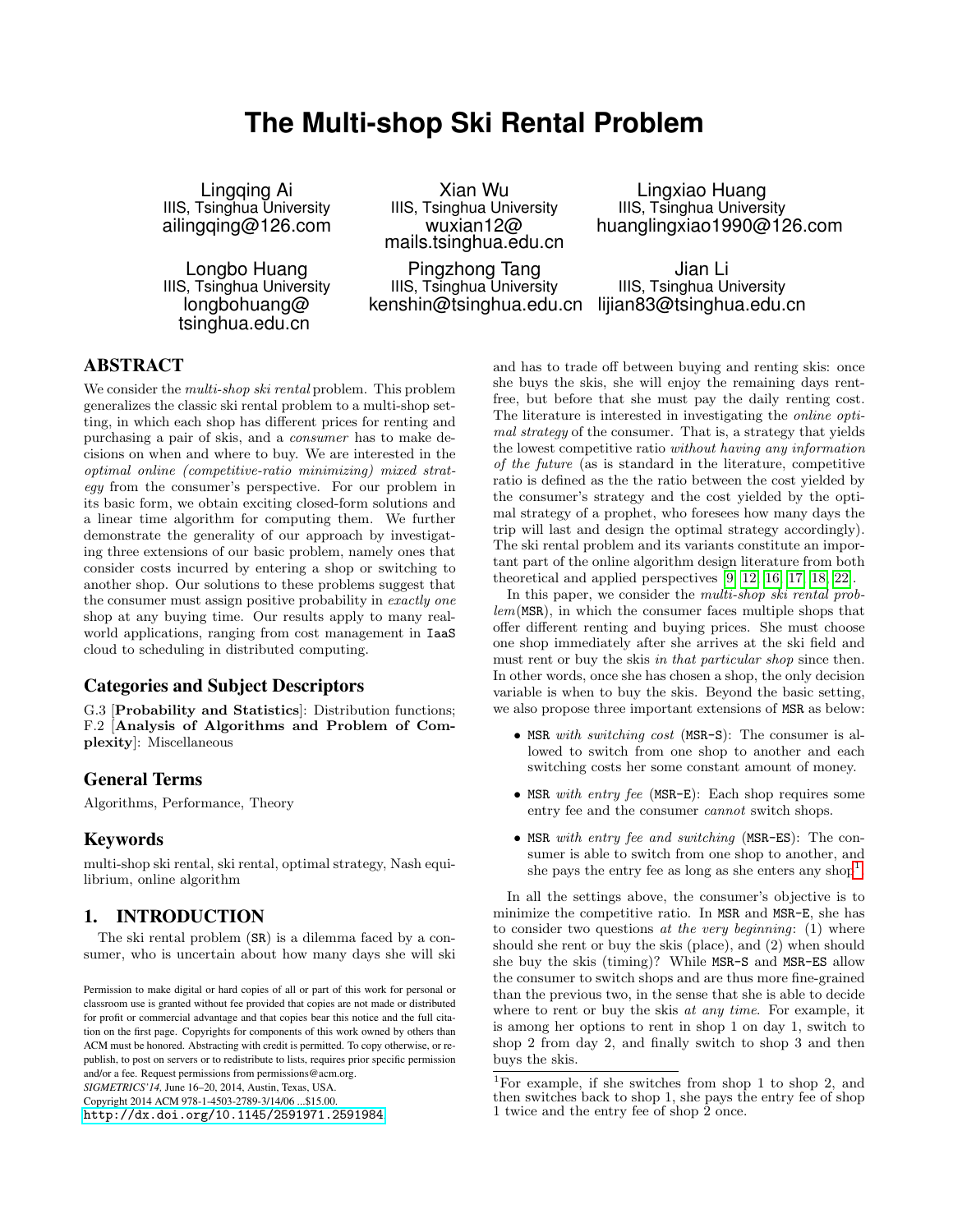The multi-shop ski rental problem naturally extends the ski rental problem and allows heterogeneity in consumer's options, a desirable feature that makes the ski rental problem a more general modeling framework for online algorithm design. Below, we present a few real world scenarios that can be modeled with the multi-shop ski rental problem.

1. Scheduling in distributed computing: A file is replicated and stored in different machines in the cluster. Some node undertaking some computing job needs data in the file during the execution. The node can either request the corresponding data block of the file from some selected machine whenever it needs to, which incurs some delay, or it can simply ask that machine to transmit the whole file beforehand, at the sacrifice of a longer delay at the beginning without any further waiting. When selecting the replicating machine, the scheduling node needs to consider the current bandwidth, read latency, etc. In this application, each replicating machine is considered as a shop, and renting corresponds to requesting for the data block on-demand while buying means to fetch the whole file beforehand.

2. Cost management in IaaS cloud: Multiple IaaS cloud vendors, such as Amazon EC2 [\[1\]](#page-12-6), ElasticHosts [\[4\]](#page-12-7) and Microsoft Windows Azure [\[6\]](#page-12-8), offer different price options, which can be classified into two commitment levels: users pay for on-demand server instances at an hourly rate or make a one-time, upfront payment to host each instances for some duration (e.g., monthly or annually), during which users either use the instances for free [\[4\]](#page-12-7), or enjoy a discount on renting the instance [\[1\]](#page-12-6).

Consider an example in Table 1. Table 1 lists the pricing options for the instances with identical configurations offered by Amazon EC2 and ElasticHosts. Each pricing option can be considered as a shop in the multi-shop ski rental problem, where in the  $1(3)$  year(s) term contract in Amazon EC2, the entry fee is the upfront payment and the hourly price is the renting price.

| Vendor       | Option    | $Upfront(\$\)$ | $Hourly(\text{\textsterling})$ |
|--------------|-----------|----------------|--------------------------------|
|              | On-Demand |                | 0.145                          |
| Amazon       | 1 yr Term | 161            | 0.09                           |
|              | 3 yr Term | 243            | 0.079                          |
| ElasticHosts | 1 mo Term | 97.60          |                                |
|              | 1 yr Term | 976.04         |                                |

Table 1: Pricing Options of the 'same' instance in Amazon EC2 (c1.medium) and ElasticHosts (2400MHz cpu, 1792MHz memory, 350Gb storage and no data transfer).

3. Purchase decisions: A company offering high-resolution aerial or satellite map service chooses between Astrium [\[2\]](#page-12-9) and DigitalGlobe [\[3\]](#page-12-10). It can either subscribe imagery from one company or exclusively occupy the service by 'purchasing' one satellite like what Google has done [\[19\]](#page-12-11). Similar applications include some person purchasing a SIM card from different telecommunication companies.

### 1.1 Related Work

The ski rental problem is first considered by Karlin et al. [\[14\]](#page-12-12), and then studied by Karlin's seminal paper [\[13\]](#page-12-13) which proposes a randomized algorithm and gives a  $\frac{e}{e-1}$  competitive ratio. Later researchers propose a few variants, including the Bahncard problem [\[9\]](#page-12-0) and the TCP acknowledgment

problem [\[12\]](#page-12-1). A more recent work [\[15\]](#page-12-14) analyzes the case in which the first or the second moment of the skiing days are known and gives an optimal online solution. However, all the aforementioned works deal with the case where a single consumer rents or buys the skis in one single shop. In their problems, the consumer only needs to decide when to buy. While in the multi-shop ski rental problem, the consumer has to make a two-fold decision (time and place). Closest to our work is the work by Lotker et al. [\[17\]](#page-12-3), which considers the case where the consumer has multiple options in one shop, i.e., the multi-slop problem and their problem can be regarded as a special case of our problem by setting all the buying prices sufficiently large.

Research on "multiple consumers in one single shop" have been conducted from applied perspectives [\[16,](#page-12-2) [18,](#page-12-4) [22\]](#page-12-5). Lin et al. [\[16\]](#page-12-2) investigate a dynamical 'right-sizing' strategy by turning off servers during periods of low load. Their model and lazy capacity provisioning algorithms closely tie to the ski rental problem. Lu et al. [\[18\]](#page-12-4) derive the "dynamic provisioning techniques" to turn on or off the servers to minimize the energy consumption. They dispatch the servers so that each individual server is reduced to a standard ski rental problem. Wei et al. [\[22\]](#page-12-5) propose an online algorithm to serve the time-varying demands at the minimum cost in IaaS cloud given one price option, in which the 'consumers' (servers) may be related to each other.

Another line of work [\[7,](#page-12-15) [11\]](#page-12-16) focusing on minimizing the cost in data centers or other cloud services assumes that the long-term workloads are stationary and thus can be predicted, and Guenter et al. [\[10\]](#page-12-17) consider the cases of short predictions. However, for many real-world applications, future workloads can exhibit non-stationarity [\[20\]](#page-12-18). Other researchers [\[16,](#page-12-2) [18,](#page-12-4) [21,](#page-12-19) [22\]](#page-12-5) that require no priori knowledge of the future workload minimize the cost given one option is selected. Our paper is orthogonal to theirs since we focus on how to select a price option.

### 1.2 Our Contributions

In this paper, we consider the multi-shop ski-rental problem and its extensions, in which there are multiple shops and the consumer must make two-fold decisions (time and place) to minimize the competitive ratio. We model each problem using a zero-sum game played by the consumer and nature. We simplify the strategy space of the consumer via removal of strictly dominated strategies and derive the form of the optimal mixed strategy of the consumer. We summarize the key contributions as follows:

- 1. For each of the problems, we prove that under the optimal mixed strategy of the consumer, the consumer only assigns positive buying probability to exactly one shop at any time. As the buying time increases, she follows the shop order in which the ratio between buying price and renting price is increasing. This order also holds in MSR-E and MSR-ES, where entry fee is involved.
- 2. We derive a novel, easy-to-implement linear time algorithm for computing the optimal strategy of the consumer, which drastically reduces the complexity of computing the solution to MSR.
- 3. For MSR-S, we prove that under the optimal mixed strategy, the consumer only needs to consider switching to another shop at the buying time, i.e., she will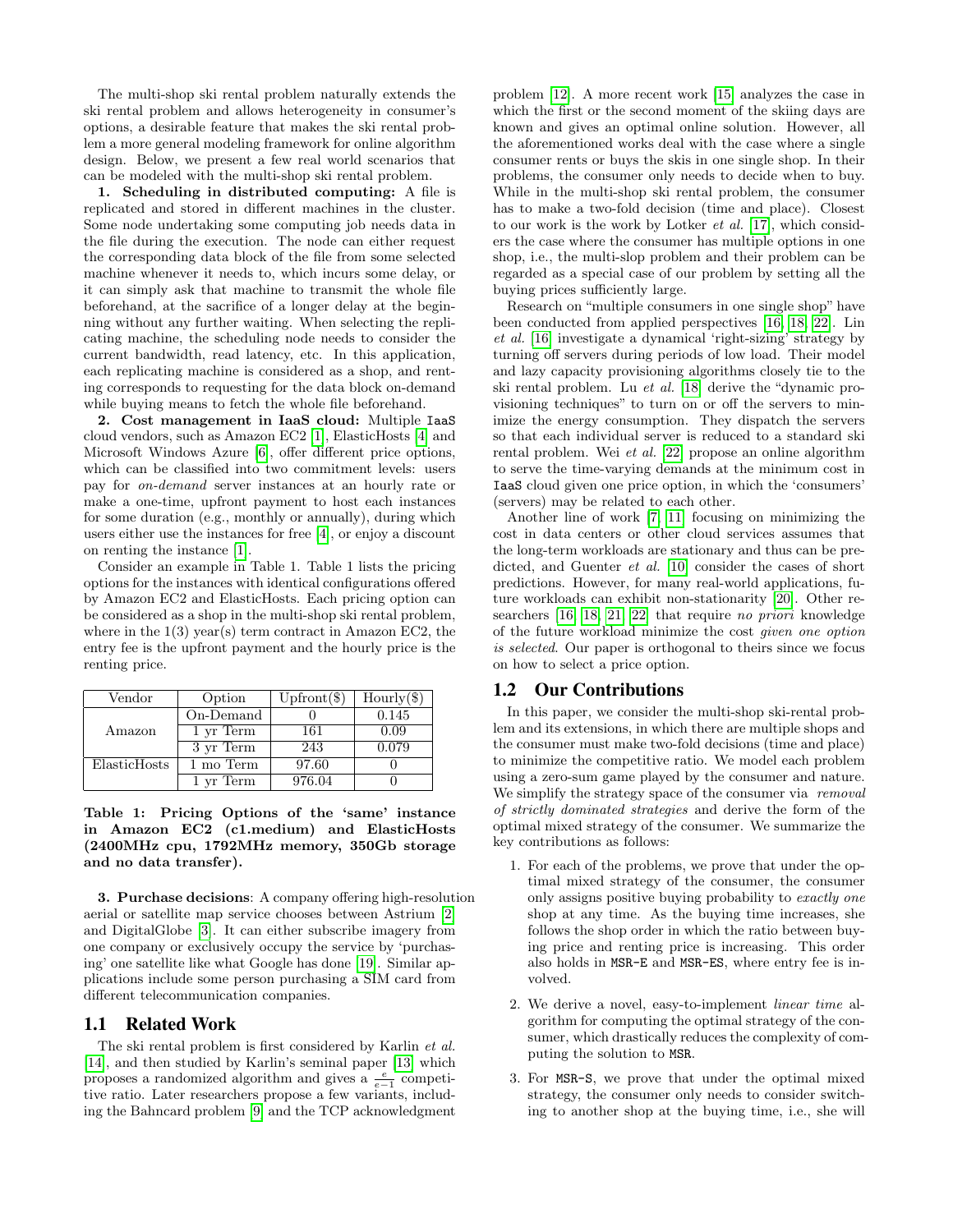never switch to another shop and continue renting. Moreover, we show that MSR-S can be reduced to an equivalent MSR problem with modified buying prices.

- 4. For MSR-ES, we prove that under the optimal mixed strategy, the consumer may switch to another shop either during the renting period or at the buying time, but she only follows some particular order of switching. Moreover, the number of times of switching is no more  $n$  where  $n$  is the number of shops.
- 5. We characterize any action of the consumer in MSR-ES by proving that the action can be decoupled into a sequence of operations. We further show that each operation can be viewed as a virtual shop in MSR-E and in total, we create  $O(n^2)$  'virtual' shops of MSR-E. Therefore, MSR-ES can be reduced to MSR-E with minor modifications.

Due to limited space, most of the proofs are omitted and the readers can find them in our technical report [\[5\]](#page-12-20).

# 2. BASIC PROBLEM

In the multi-shop ski rental problem (also MSR), a person goes skiing for an anbiguous time period. There are multiple shops providing skies either for rental or for buying. The person must choose one shop as soon as she arrives at the ski field, and she can decide whether or not to buy the skis in that particular shop at any time<sup>[2](#page-2-0)</sup>. Note that she cannot change the shop once she chooses one. The objective is to minimize the worst-case ratio between the amount she actually pays and the money she would have paid if she knew the duration of skiing in advance. We assume that there are *n* shops in total, denoted by  $[n] \triangleq \{1, 2, 3, \dots, n\}$ . Each shop *j* offers skis at a renting price of  $r_i$  dollars per unit time and at a buying price of  $b_i$  dollars. This problem is a natural extension of the classic ski rental problem (SR) and it is exactly SR when  $n = 1$ .

In MSR, it is clear that if there is a shop of which the rental and buying prices are both larger than those of another shop, it is always suboptimal to choose this shop. We assume that

$$
0 < r_1 < r_2 < \dots < r_n
$$
\n
$$
b_1 > b_2 > \dots > b_n > 0
$$

We apply a game-theoretic approach for solving our problem. For the case of expressing the formulation, we assume that how long the consumer skis is determined by a player called nature. Therefore, there are two parties in the problem, and we focus on the optimal strategy of the consumer.

In the remainder of this section, we first formulate our problem as a zero-sum game, and simplify the strategy space in Lemma [1.](#page-3-0) Then, we combine Lemma [2](#page-4-0)[-5,](#page-4-1) and fully characterize the optimal strategy of the consumer in Theorem [1.](#page-4-2) We show that optimally the consumer assigns positive buying probability to exactly one shop at any time. Moreover, the possible times the consumer buys the skis in a shop constitute a continuous interval. Thus, we can partition the optimal strategy of the consumer into different sub-intervals which relate to different shops, and the problem is reduced to how to find the optimal breakpoints. Based on Lemma [7](#page-5-0) and [8,](#page-5-1) we develop a linear time algorithm for computing the optimal breakpoints and prove its correctness in Theorem [2.](#page-6-0)

### 2.1 Formulation

We first analyze the action set for both players in the game. For the consumer, we denote by  $i$  the index of the shop in which she rents or buys the skis. Let  $x$  be the time when she chooses to buy the skis, i.e., the consumer will rent the skis before  $x$  and buy at  $x$  if nature has not yet stopped her. The action of the consumer is thus represented by a pair  $(j, x)$ . Denote by  $\Psi_c$  the action set of the consumer:

$$
\Psi_c \triangleq \{(j, x) : j \in [n], x \in [0, +\infty) \cup \{+\infty\}\}\
$$

where  $x = +\infty$  means that the consumer always rents and never buys. Next, let  $y$  denote the time when nature stops the consumer from skiing. Thus, the action set of nature is

$$
\Psi_n \triangleq \{ y : y \in (0, +\infty) \cup \{ +\infty \} \}
$$

where  $y = +\infty$  means that nature always allows the consumer to keep skiing. If  $y = x$ , we regard it as the case that right after the consumer buys the skis, nature stops her. Given the strategy profile  $\langle (j, x), y \rangle$ , let  $c_j (x, y) \geq 0$  denote the cost paid by the consumer:

$$
c_j(x, y) \triangleq \begin{cases} r_j y, & y < x \\ r_j x + b_j, & y \geq x \end{cases}
$$

Now we define the strategy space for the consumer and nature. Let  $\mathbf{p} \triangleq (p_1, \dots, p_n)$  be a mixed strategy represented by a vector of probability density functions.  $p_j(x)$  is the density assigned to the strategy  $(j, x)$  for any  $j = 1, \dots, n$ and  $x \in [0, +\infty) \cup \{+\infty\}$ . In this paper, we assume that for each point, either probability density function exists or it is probability mass.<sup>[3](#page-2-1)</sup> If  $p_j(x)$  is probability mass, we regard  $p_j(x)$  as  $+\infty$  and define  $p_{j,x} \triangleq \int_{x}^x p_j(t)dt$  satisfying  $p_{j,x} \in (0,1].$  The strategy space  $P$  of the consumer is as follows:  $4$ 

$$
\mathcal{P} = \left\{ \mathbf{p} : \sum_{j=1}^{n} \int_{0}^{\infty} p_{j}(x) dx = 1, \right\}
$$

$$
p_{j}(x) \ge 0, \forall x \in [0, +\infty) \cup \{ +\infty \}, \forall j \in [n] \right\}
$$

Similarly, define  $q(y)$  to be the probability density of nature choosing y and the strategy space  $\mathcal{Q}$  of nature is given by

$$
\mathcal{Q} = \left\{ \mathbf{q} : \int_0^\infty q(y) dy = 1, q(y) \ge 0, \forall y \in (0, +\infty) \cup \{ +\infty \} \right\}
$$

When the consumer chooses the mixed strategy **p** and nature chooses the stopping time y, the expected cost to the consumer is:

$$
C(\mathbf{p},y) \triangleq \sum_{j=1}^{n} C_j(p_j,y)
$$

<span id="page-2-0"></span><sup>&</sup>lt;sup>2</sup> In this paper, we focus on the continuous time model.

<span id="page-2-1"></span><sup>3</sup> In fact, our results can be extended to the case where in the strategy space the cumulative distribution function is not absolutely continuous and thus no probability density function exists.

<span id="page-2-2"></span><sup>&</sup>lt;sup>4</sup>For convenience, we denote by  $\int_a^b f(x)dx$   $(a < b)$  the integral over  $(a, b]$ , except that when  $a = 0$ , the integral is over  $[0, b]$ .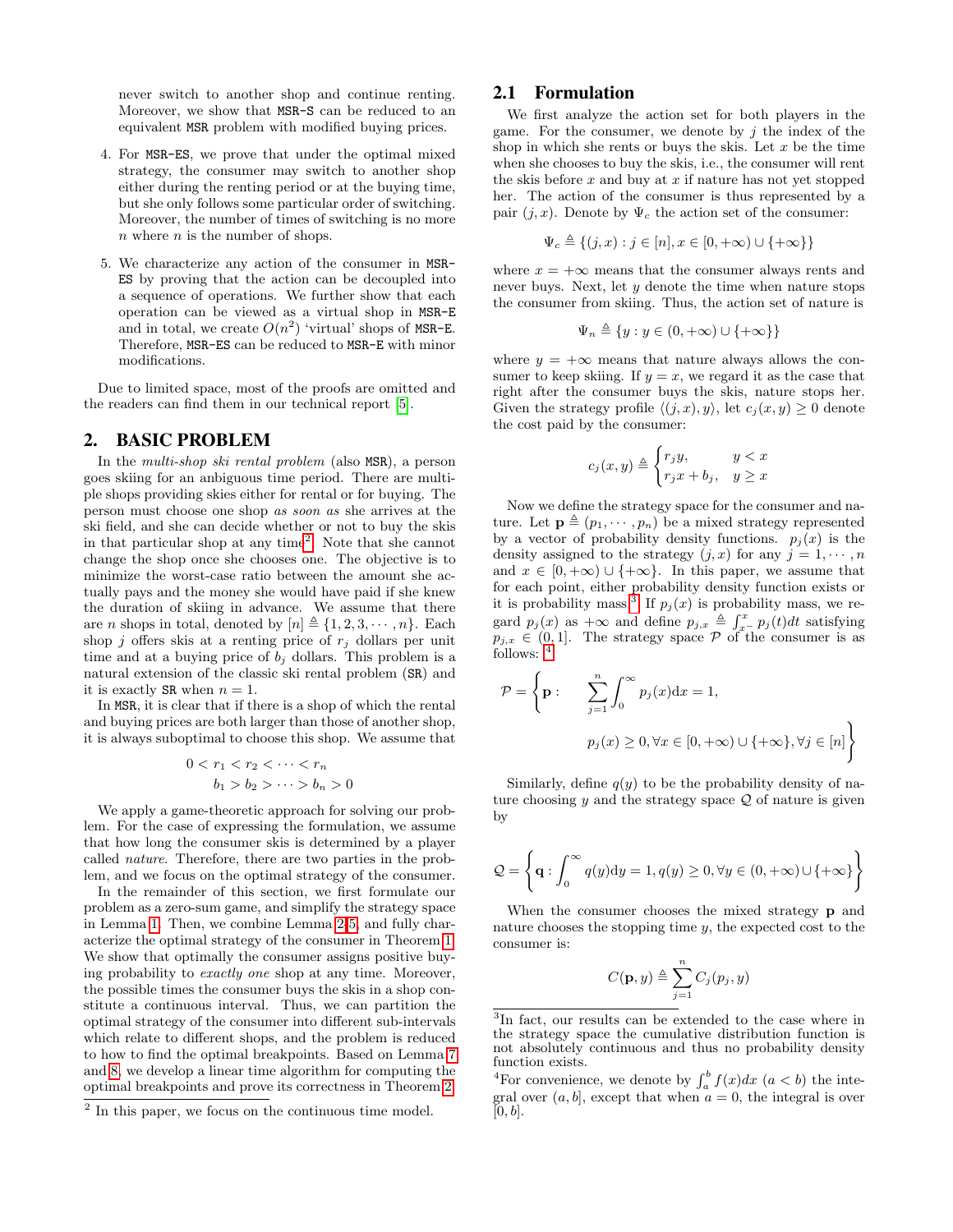in which

$$
C_j(p_j, y) \triangleq \int_0^\infty c_j(x, y) p_j(x) dx
$$
  
= 
$$
\int_0^y (r_j x + b_j) p_j(x) dx + \int_y^\infty y r_j p_j(x) dx
$$

is the expected payment to shop j for all  $j \in [n]$ . Given the strategy profile  $\langle \mathbf{p}, \mathbf{q} \rangle$ , the competitive ratio is defined as:

$$
R(\mathbf{p}, \mathbf{q}) \triangleq \int_0^\infty \frac{C(\mathbf{p}, y)}{\text{OPT}(y)} q(y) \mathrm{d}y \tag{1}
$$

Here  $OPT(y)$  is the optimal offline cost and can be seen to have the following form:

<span id="page-3-2"></span>
$$
\text{OPT}(y) = \begin{cases} r_1 y, & y \in (0, B] \\ b_n, & y > B \end{cases} \tag{2}
$$

where B is defined as  $B \triangleq \frac{b_n}{r_1}$ .

Note that  $B$  is the dividing line between the minimum buying cost and the minimum renting cost. When  $y < B$ , the offline optimal is always to rent at the first shop, and when  $y > B$ , the offline optimal is to buy the skis at the last shop. We will show that  $B$  determines the effective action sets of the consumer and nature in section [2.1.1](#page-3-1) .

The objective of the consumer is to minimize the worstcase competitive ratio, i.e., to choose a strategy  $\mathbf{p} \in \mathcal{P}$  that solves the problem

$$
\begin{array}{ll}\text{minimize} & \max_{y>0} \left\{ \frac{C(\mathbf{p}, y)}{\text{OPT}(y)} \right\} \\ \text{subject to} & \mathbf{p} \in \mathcal{P} \end{array}
$$

which is equivalent to the following:

<span id="page-3-3"></span>minimize 
$$
\lambda
$$
 (3)  
\nsubject to 
$$
\frac{C(\mathbf{p}, y)}{r_1 y} \leq \lambda
$$
\n
$$
\sum_{j=1}^{n} \int_0^\infty p_j(x) dx = 1
$$
\n
$$
p_j(x) \geq 0 \quad \forall x \in [0, +\infty) \cup \{+\infty\}
$$
\n
$$
\forall y \in (0, +\infty) \cup \{+\infty\}, \forall j \in [n]
$$

#### <span id="page-3-1"></span>*2.1.1 Simplifying the Zero-sum Game*

In this section, we show that the game can be greatly simplified and the action set for both the consumer and nature can be reduced. Specifically, nature prefers the strategy  $y = +\infty$  to any other strategy  $y' > B$ . For the consumer, for any  $j \in [n]$ , she prefers the strategy  $(j, B)$  to any other strategy  $(j, x')$  where  $x' > B$ .

<span id="page-3-0"></span>LEMMA 1. For nature, any strategy  $y \in [B, +\infty)$  is dominated. While for the consumer, any strategy  $(j, x)$  is dominated, in which  $x \in (B, +\infty) \cup \{+\infty\}, \forall j \in [n]$ .

PROOF. Recall the cost  $c_i(x, y)$  is defined as follows:

$$
c_j(x, y) = \begin{cases} r_j y, & y < x \\ r_j x + b_j, & y \ge x \end{cases}
$$

Thus for any fixed  $(j, x)$ ,  $c_j(x, y)$  is a non-decreasing function of  $y$ . Further, from  $(2)$ , we can see that the offline optimal cost is unchanged when  $y \geq B$ . Thus, for any  $y \geq B$  it holds that

$$
\frac{c_j(x,y)}{b_n} \le \lim_{y \to +\infty} \frac{c_j(x,y)}{b_n} = \frac{r_j x + b_j}{b_n}
$$

Therefore, any strategy of nature that includes  $y \geq B$  is dominated by the strategy of never stopping the consumer.

Now for the consumer, for any shop  $j \in \{1, \dots, n\}$ , and any  $x' \in (B, +\infty) \cup \{+\infty\}$ , it holds that

$$
c_j(B, y) - c_j(x', y) \le 0, \quad \forall y \in (0, B) \cup \{+\infty\}
$$

Therefore, any strategy of the consumer that includes buying at time  $x'$  in any shop is dominated by the strategy of buying at B in the same shop.  $\square$ 

From this lemma, the consumer's buying time is restricted in [0, B]. Note that for any  $(i, x)$  in which  $x \in [0, B]$ , it holds that

$$
\frac{c_j(x, B)}{\text{OPT}(B)} = \frac{c_j(x, +\infty)}{\text{OPT}(+\infty)}
$$

Therefore, the action set of nature  $\Psi_n$  can be reduced to  $\Psi_n = \{y \in (0, B]\}.$ 

Similarly, in the strategy space of the consumer  $P$ , nature  $Q$ , the expected cost  $C(p, y)$  and the competitive ratio  $R(\mathbf{p}, \mathbf{q})$ , we can replace  $+\infty$  by B.

*Comments on B*: recall that the boundary  $B$  is defined as  $\frac{\min\{b_i\}}{\min\{r_i\}} = \frac{b_n}{r_1}$  in MSR, while this value is  $\frac{b_j}{r_j}$  if shop j is the only shop in SR. For instance, if only shop n appears in SR, then the consumer will never consider to buy at any time  $x > \frac{b_n}{r_n}$ . However, in MSR, the consumer may want to put some positive possibility to the strategy of buying at time  $x > \frac{b_n}{r_n}$  in shop n (since  $r_1 < r_n$ ). The difference between these two cases is due to the fact that in MSR, the consumer has the global information of all the shops and the offline optimal is always to rent at shop 1 at the cost of  $r_1$  per unit time until the total cost reaches the minimum buying price  $b_n$ , whereas in SR, the consumer always rents at the cost of  $r_n \geq r_1$  per unit time until  $b_n$ .

With the above results, problem [\(3\)](#page-3-3) can now be reduced to the following:

$$
minimize \qquad \qquad \lambda \tag{4}
$$

$$
\text{subject to} \quad \frac{C(\mathbf{p}, y)}{r_1 y} \le \lambda \tag{4a}
$$

<span id="page-3-4"></span>
$$
\sum_{j=1}^{n} \int_{0}^{B} p_{j}(x) dx = 1
$$
 (4b)

$$
p_j(x) \ge 0 \tag{4c}
$$

$$
\forall x \in [0, B], \forall y \in (0, B], \forall j \in [n]
$$
 (4d)

We will show that the optimal strategy of the consumer results in exact equality in [\(4a](#page-3-4)) in the next subsection.

#### 2.2 Optimal Strategy of the Consumer

In this subsection, we look into the optimal solution  $p^*$  for [\(4\)](#page-3-4). In short,  $\mathbf{p}^*$  yields the same expected utility for nature whenever nature chooses to stop. In other words, given  $p^*$ , any pure strategy of nature yields the same utility for both the consumer and nature. Moreover, at any time  $x$ , the consumer assigns positive buying probability to exactly one of the shops, say shop  $j$ , and  $j$  is decreasing as  $x$  increases. Finally, we can see that for any shop  $j$  and the time interval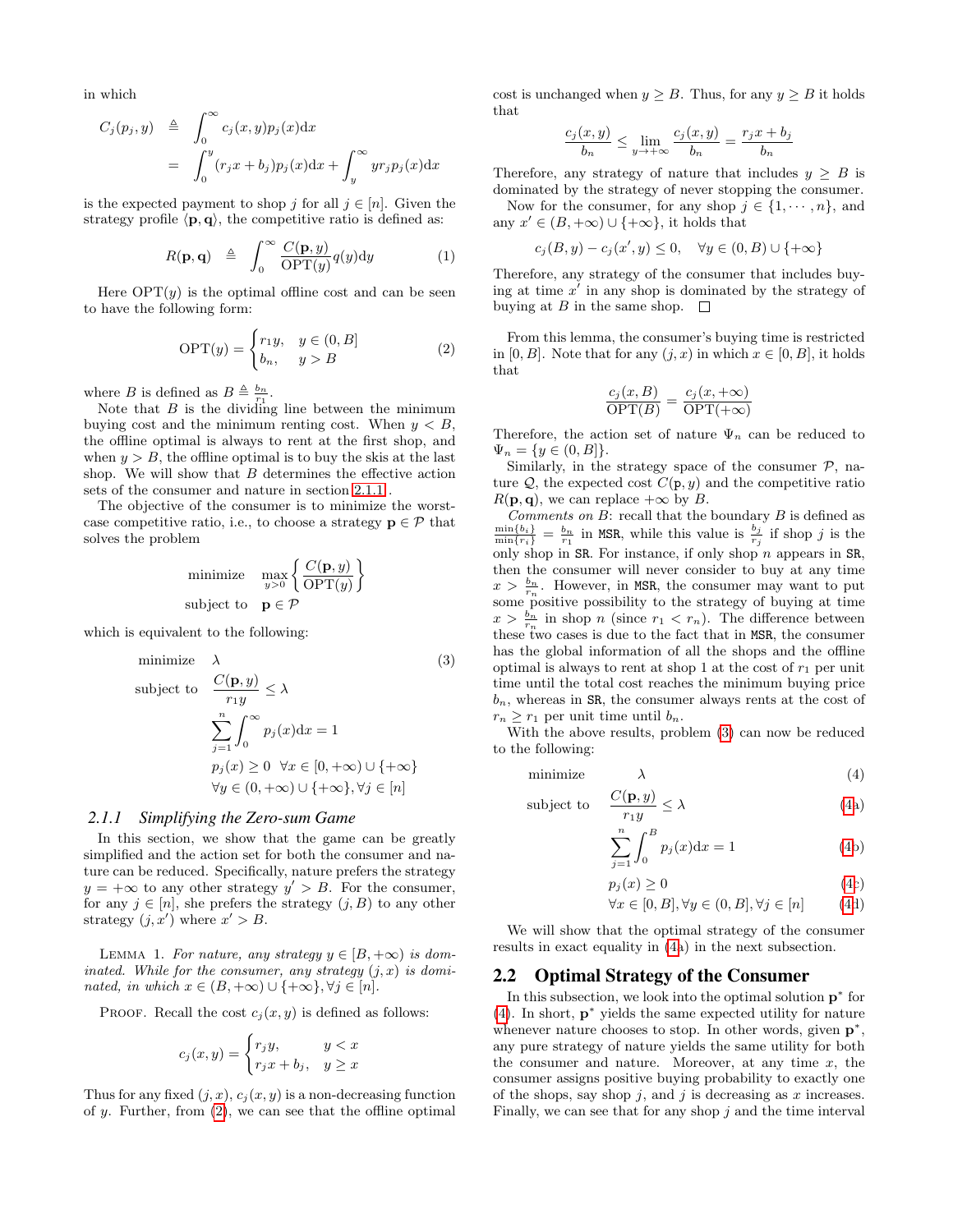in which the consumer chooses to buy at shop  $j$ , the density function  $p_j(x)$  is  $\alpha_j e^{r_j/b_jx}$  where  $\alpha_j$  is some constant to be specified later.

We now state our first theorem that summarizes the structure of the optimal strategy.

<span id="page-4-2"></span>THEOREM 1. The optimal solution  $\mathbf{p}^*$  satisfies the following properties:

(a) There exists a constant  $\lambda$ , such that  $\forall y \in (0, B],$ 

$$
\frac{C(\mathbf{p}^*,y)}{r_1y}=\lambda
$$

(b) There exist  $n + 1$  breakpoints:  $d_1, d_2, \cdots, d_{n+1}$ , such that  $B = d_1 \geq d_2 \geq \cdots \geq d_n \geq d_{n+1} = 0$ , and  $\forall j \in [n]$ , we have

$$
p_j^*(x) = \begin{cases} \alpha_j e^{r_j x/b_j}, & x \in (d_{j+1}, d_j) \\ 0, & otherwise \end{cases}
$$

in which  $\alpha_i$  satisfies that

$$
\alpha_j b_j e^{r_j d_j / b_j} = \alpha_{j-1} b_{j-1} e^{r_{j-1} d_j / b_{j-1}} \quad \forall j = 2, \cdots, n
$$

In the following, We will prove property (a) by Lemma [2,](#page-4-0) property (b) by Lemma [3](#page-4-3)[-5.](#page-4-1) All proof details can be found in our technical report [\[5\]](#page-12-20).

<span id="page-4-0"></span>LEMMA 2.  $\forall y \in (0, B], \exists a constant \lambda, such that p^* sat$ isfies that

<span id="page-4-4"></span>
$$
\frac{C(\mathbf{p}^*, y)}{r_1 y} = \lambda \tag{5}
$$

PROOF. (sketch) By reductio ad absurdum, we assume that  $\frac{C(\mathbf{p}^*,y)}{r_{1}y}$  $\frac{\mathbf{p} \cdot y}{r_1 y}$ , which can be considered as a function with respect to y, is not a constant. Then we can find a valley in the graph of this function and there are 3 cases depending on the positions of the maximum points of the function:

- Maximum points only appear on the left side of the valley;
- Maximum points only appear on the right side of the valley;
- Maximum points appear on the both side of the valley.

Then we prove that there is a better strategy in each case which makes contradiction.  $\Box$ 

From the above lemma, the problem [\(4\)](#page-3-4) is thus equivalent to the following:

<span id="page-4-6"></span>
$$
\begin{array}{ll}\text{minimize} & \lambda\\ \text{subject to} & (5), (4b), (4c), (4d) \end{array} \tag{6}
$$

<span id="page-4-3"></span>Here are some intuitions of MSR: In the extreme case where the buying time  $x$  is sufficiently small, the consumer will prefer shop n than any other shops since  $b_n$  is the minimum buying price. As  $x$  increases, the renting cost weights more and the skier gradually chooses the shop with lower rent yet higher buying price. In the other extreme case when the skier decides to buy at time  $x$  close to  $B$ , shop 1 may be the best place since it has the lowest rent. Thus,in the optimal strategy, the interval  $[0, B]$  may be partitioned into several sub-intervals. In each interval, the consumer only chooses to buy at one and only one shop. The following two lemmas formally show that the above intuitions are indeed the case.

LEMMA 3.  $\forall j \in [n]$ , we have  $p_j^*(0) < +\infty$ , and  $\forall x \in$  $(0, B], p_j^*(x) < \frac{2b_1r_1}{b_n^2}.$ 

LEMMA 4. In the optimal strategy  $\mathbf{p}^*$ , there exists  $n+1$ breakpoints  $B = d_1 \geq d_2 \geq \cdots \geq d_{n+1} = 0$ , which partition  $[0, B]$  into n sub-intervals, such that  $\forall j = 1, \dots, n, \forall x \in$  $(d_{j+1}, d_j), p_j^*(x) > 0$  and  $p_i^*(x) = 0$  for any  $i \neq j$ .

PROOF. (sketch) It suffices to show that  $\forall x \in (0, B)$ ,  $\forall \epsilon$ 0, if there exists some j such that  $\int_{x-\epsilon}^{x} p_j^*(t) dt > 0$ , then  $\forall j' > j, x' \geq x$ , we must have  $\int_{x'}^{B} p_{j'}^{*}(t) dt = 0$ . We use reductio ad absurdum to prove this proposition.

We first show that if there exists some  $j' > j, x' > x, \epsilon > 0$ such that  $\int_{x-\epsilon}^x p_j^*(t) dt > 0$ ,  $\int_{x'}^{x'+\epsilon} p_{j'}^*(t) dt > 0$ , then there exist 2 intervals  $(x_1, x_1 + \theta) \subseteq (x - \epsilon, x)$  and  $(x_2, x_2 + \theta) \subseteq$  $(x', x' + \epsilon)$ , such that

$$
\int_0^{\epsilon_0} \min\{p_j^*(x_1 + \theta), p_{j'}^*(x_2 + \theta)\} d\theta > 0
$$

We next move some suitable buying probabilities of  $p_{j'}^*$ from  $(x_2, x_2 + \theta)$  to  $(x_1, x_1 + \theta)$  for shop j', and correspondingly move some purchase probabilities of  $p_j^*$  from  $(x_1, x_1 + \theta)$ to  $(x_2, x_2 + \theta)$  for shop j. Then we obtain a new strategy  $\mathbf{p}^1$ . We show that  $\forall y \in (0, B], \mathbf{p}^1$  is no worse than  $\mathbf{p}^*$ , and  $\forall y \in (x_1, B], \mathbf{p}^1$  is strictly better than  $\mathbf{p}^*$ , which makes a contradiction.  $\quad \Box$ 

The lemma explicitly specifies the order of the shops in the optimal strategy: as  $x$  increases, the index of the shop where the consumer assigns positive density decreases. Based on this lemma, for any  $j \in [n], x \in (d_{j+1}, d_j)$ , multiplying both sides of [\(5\)](#page-4-4) by  $r_1y$ , and taking twice derivatives, we have

$$
b_i \frac{dp_j^*(x)}{dx} = r_j p_j^*(x) \quad \forall x \in (d_{j+1}, d_j)
$$
 (7)

Solving this differentiable equation, we obtain the optimal solutions as follows<sup>[5](#page-4-5)</sup>:

<span id="page-4-1"></span>
$$
p_j^*(x) = \begin{cases} \alpha_j e^{r_j x/b_j}, & x \in (d_{j+1}, d_j) \\ 0, & otherwise \end{cases}
$$
 (8)

where  $\alpha_i$  is some constant. The relationship between  $\alpha_i$  and  $\alpha_{i-1}$  is described in the following lemma:

Lemma 5.

$$
\alpha_j b_j e^{r_j d_j / b_j} = \alpha_{j-1} b_{j-1} e^{r_{j-1} d_j / b_{j-1}} \quad \forall j = 2, \cdots, n \quad (9)
$$

## <span id="page-4-8"></span>2.3 Computing the Optimal Strategy

In this section we propose a linear time algorithm to compute the optimal strategy for the consumer. First we show the relationship between the competitive ratio  $\lambda$  and  $\alpha_1$  by the following lemma:

LEMMA 6. For any strategy  $p$  which satisfies property  $(b)$ in Theorem [1,](#page-4-2) it holds that

$$
\frac{C(\mathbf{p}, y)}{r_1 y} = \alpha_1 \frac{b_1}{r_1} e^{\frac{r_1}{b_1} B}, \quad \forall y \in (0, B]
$$

From the above lemma, we know that minimizing  $\lambda$  is equivalent to minimizing  $\alpha_1$ . Therefore, problem [\(6\)](#page-4-6) is now equivalent to the following:

<span id="page-4-7"></span>
$$
minimize \quad \alpha_1 \tag{10}
$$

<span id="page-4-5"></span><sup>&</sup>lt;sup>5</sup>Because  $p_i(x)$  is finite, we say  $p_i(d_i) = 0$  for all  $i, j \in N$ , which does not affect the expected cost at all.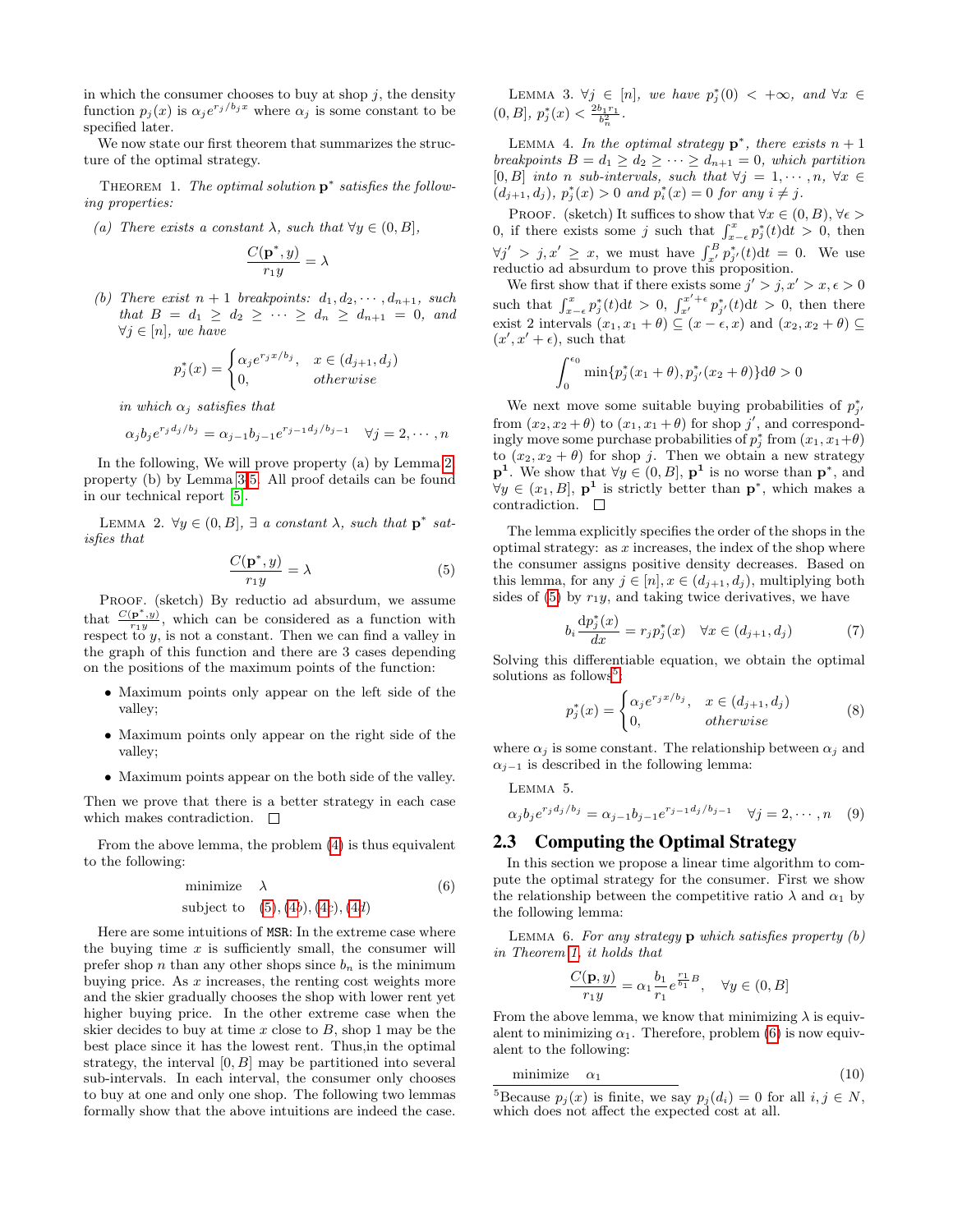subject to  $\sum_{n=1}^{\infty}$  $j=1$  $\alpha_j \frac{b_j}{a}$  $r_j$  $\left(e^{\frac{r_j}{b_j}d_{j-1}} - e^{\frac{r_j}{b_j}d_j}\right) = 1$  (11)  $\alpha_j e^{r_j d_j/b_j} = \alpha_{j-1} e^{r_{j-1} d_j/b_{j-1}}, \forall j = 2, \cdots, n$  $\alpha_j > 0$ ,  $\forall j \in [n]$  $B = d_1 > d_2 > \cdots > d_n > d_{n+1} = 0$ 

where  $(11)$  is computed directly from  $(4b)$  $(4b)$ .

In Theorem [1,](#page-4-2) if we know  $(d_1, d_2, \dots, d_{n+1})$ , then we can see that  $\alpha_j$  is proportional to  $\alpha_1$ . Therefore, we can get a constant  $\Omega_j$  such that  $\Omega_j \alpha_1 = \int_{d_{j+1}}^{d_j} p_j(x) dx$  since the breakpoints are known. Finally we can get a constant  $\Omega =$  $\sum_{j=1}^{n} \Omega_j$  such that  $\Omega \alpha_1 = \sum_{j=1}^{n} (\int_0^B p_j(x) dx)$ . Using the fact that  $\sum_{j=1}^{n} \left( \int_{0}^{B} p_{j}(x) dx \right) = 1$ , we can easily solve  $\alpha_{1}$ , all the  $\alpha_j$  and the whole problem.

Therefore, the computation of p reduces to computing  ${d_1, d_2, \dots, d_{n+1}}$ . Notice that  $d_1 \equiv B, d_{n+1} \equiv 0$ .

In this case, we treat this problem from another prospective. We first fix  $\alpha_1$  to be 1. After that, without considering the constraint [\(11\)](#page-4-7), we compute the optimal breakpoints  $(d_1, d_2, \dots, d_{n+1})$  to maximize  $\sum_{j=1}^{n} (\int_0^B p_j(x) dx)$ . Denote the optimal value of this problem as  $\Omega$ . We then normalize all the probability functions, i.e., reset all the  $\alpha_j$  to be  $\alpha_i/\Omega$ . By Lemma [5,](#page-4-1) we know the ratio  $\lambda$  is proportional to  $\alpha_1$ , which is fixed at first and normalized at last. Hence, maximizing  $\Omega$  is equivalent to minimizing  $\lambda$ . Notice that all the probability functions in the remainder of section [2.3](#page-4-8) is unnormalized when  $\alpha_1 = 1$ .

In the following 2 sections [2.3.1](#page-5-2) and [2.3.2,](#page-5-3) we show some intuitions and ideas of our algorithm about how to compute the breakpoints. In Section [2.3.3,](#page-6-1) we formally propose our algorithm and prove the optimality and complexity of our algorithm.

#### <span id="page-5-2"></span>2.3.1 Computing  $d_n$

To facilitate further calculations, we denote  $P_i$  to be the probability sum of shop  $j$  to shop  $n$ , i.e.,

$$
P_j \triangleq \sum_{\tau=j}^n \left(\int_0^B p_\tau(x) \mathrm{d}x\right) = \sum_{\tau=j}^n \left(\int_0^{d_j} p_\tau(x) \mathrm{d}x\right)
$$

Now we just need to maximize  $P_1$  since by definition  $P_1 = \Omega$ . To compute some breakpoint  $d_j$ , we assume that all the breakpoints  $\{d_i : i \neq j\}$  are fixed. Since breakpoints  $d_1, d_2, \cdots, d_{j-1}$  are fixed, parameters  $\alpha_1, \alpha_2, \cdots, \alpha_{j-1}$  are constants. Therefore,  $\sum_{\tau=1}^{j-2} \left( \int_0^B p_\tau(x) dx \right)$ , part of the probability sum, is a constant and we just need to maximize the rest of the sum which is  $P_{j-1}$ .

First we consider how to compute  $\arg \max_{d_n} P_{n-1}(d_n)$ when given  $d_1, \cdots, d_{n-1}$ , where

$$
P_{n-1}(d_n) = \alpha_n \int_0^{d_n} e^{\frac{r_n x}{b_n}} dx + \alpha_{n-1} \int_{d_n}^{d_{n-1}} e^{\frac{r_{n-1} x}{b_{n-1}}} dx
$$

Notice that  $\alpha_{n-1}$  is a constant but  $\alpha_n$  depends on  $d_n$ . From Lemma [5](#page-4-1) we know that:

$$
\alpha_n = \alpha_{n-1} b_{n-1} e^{(r_{n-1}/b_{n-1} - r_n/b_n) d_n} / b_n
$$

The following lemma shows the concavity of  $P_{n-1}(d_n)$ :

#### LEMMA 7.  $P_{n-1}(d_n)$  is a strictly concave function.

Notice that  $P'_{n-1}(d_n) > 0$  when  $d_n = 0$ . This implies that: if  $d_n < d_{n-1}$ , we must have  $P'_{n-1}(d_n) = 0$  since it is concave.

Otherwise,  $d_{n-1} = d_n$  which means  $\forall x, p_{n-1}(x) = 0$ , i.e., shop  $n-1$  does not exist. Thus we can delete shop  $n-1$ and view shop  $n-2$  as shop  $n-1$ . Similarly, if  $d_n < d_{n-2}$ ,  $P'_{n-2}(d_n) = 0$ ; otherwise delete shop  $n-2$  and treat shop  $n-3$  as shop  $n-1$ . Repeat this procedure until we find some shop k, such that  $d_n = d_{n-1} = \cdots = d_{k+1} < d_k$ . Then  $d_n$  should be the maximal point because of the concavity derived by Lemma [7,](#page-5-0) i.e.,

$$
d_n = \frac{b_n}{r_n} \ln(\frac{b_k r_n - b_n r_k}{b_n (r_n - r_k)})
$$

Notice that  $d_n$  is always positive.

#### <span id="page-5-3"></span>2.3.2 Computing  $d_i$

Notice that  $d_n$  is unrelated to  $d_{n-1}$  if  $d_n < d_{n-1}$ . Therefore, we can work out all the breakpoints  $d_j$  in descending order of the subscript of d. Here we show how to obtain  $d_j$ after  $d_n, d_{n-1}, \cdots, d_{j+1}$ .

If  $j = n$ , we just temporarily take

$$
d_n = \frac{b_n}{r_n} \ln(\frac{b_{n-1}r_n - b_n r_{n-1}}{b_n(r_n - r_{n-1})})
$$

If  $j \neq n$ , our target becomes arg max $_{d_j}$  P<sub>j−1</sub>(d<sub>j</sub>). According to the definition, we have

$$
P_{j-1}(d_j) = \alpha_j (D_j + \int_0^{d_j} e^{\frac{r_j x}{b_j}} dx) + \alpha_{j-1} \int_{d_j}^{d_{j-1}} e^{\frac{r_j - 1 x}{b_{j-1}}} dx
$$

where

$$
D_j \triangleq -\int_0^{d_{j+1}} e^{r_j x/b_j} dx + \sum_{\tau=j+1}^n \frac{\alpha_\tau}{\alpha_j} \int_{d_{\tau+1}}^{d_{\tau}} e^{r_\tau x/b_\tau} dx \ge 0
$$

Notice that the breakpoints  $d_n, d_{n-1}, \cdots, d_{j+1}$  are fixed and we can compute  $\alpha_{\tau}/\alpha_j$  by the following equations which is derived from Lemma [5:](#page-4-1)

$$
\alpha_{\tau} = \alpha_{\tau-1} b_{\tau-1} e^{(r_{\tau-1}/b_{\tau-1} - r_{\tau}/b_{\tau})d_{\tau}}/b_{\tau}, \forall \tau \in [n] \setminus [j]
$$

Therefore,  $D_j$  is a constant.

It can be seen that we can compute  $D_i$  recursively, i.e.,

$$
D_j = \frac{\alpha_{j+1}}{\alpha_j} (D_{j+1} + \int_0^{d_{j+1}} e^{\frac{r_{j+1}}{b_{j+1}}x} dx - \int_0^{d_{j+1}} e^{\frac{r_j}{b_j}x} dx)
$$

Also note that  $\alpha_{j-1}$  is a constant but  $\alpha_j$  depends on  $d_j$ :

$$
\alpha_j = \alpha_{j-1} b_{j-1} e^{(r_{j-1}/b_{j-1} - r_j/b_j) d_j} / b_j
$$

The following lemma shows that  $P_{j-1}(d_j)$  is a quasi-concave function:

<span id="page-5-1"></span>LEMMA 8. If  $D_j r_j/b_j \geq 1$ , we always have  $P'_{j-1}(d_j)$  <  $0;$  if  $D_j r_j/b_j < 1, P''_{j-1}(d_j) < 0,$  i.e.,  $P_{j-1}(d_j)$  is strictly concave.

Similarly with the computation of  $d_n$ , if  $D_j r_j/b_j > 1$ , then we always have  $P'_{j-1}(d_j) < 0$  and the optimal  $d_j$  is  $d_{j+1}$ . Hence we delete shop j and treat shop j – 1 as shop j. Then we need to recompute  $d_{j+1}$  and let  $d_j = d_{j+1}$ ; otherwise it is concave and we temporarily get the maximal point:

$$
d_j = \frac{b_j}{r_j} \ln(\frac{(b_{j-1}r_j - b_jr_{j-1})(1 - D_jr_j/b_j)}{b_j(r_j - r_{j-1})})
$$

<span id="page-5-0"></span>Here if the temporary  $d_j$  is no larger than  $d_{j+1}$ , it means that the optimal solution is  $d_{j+1}$  because of the constraints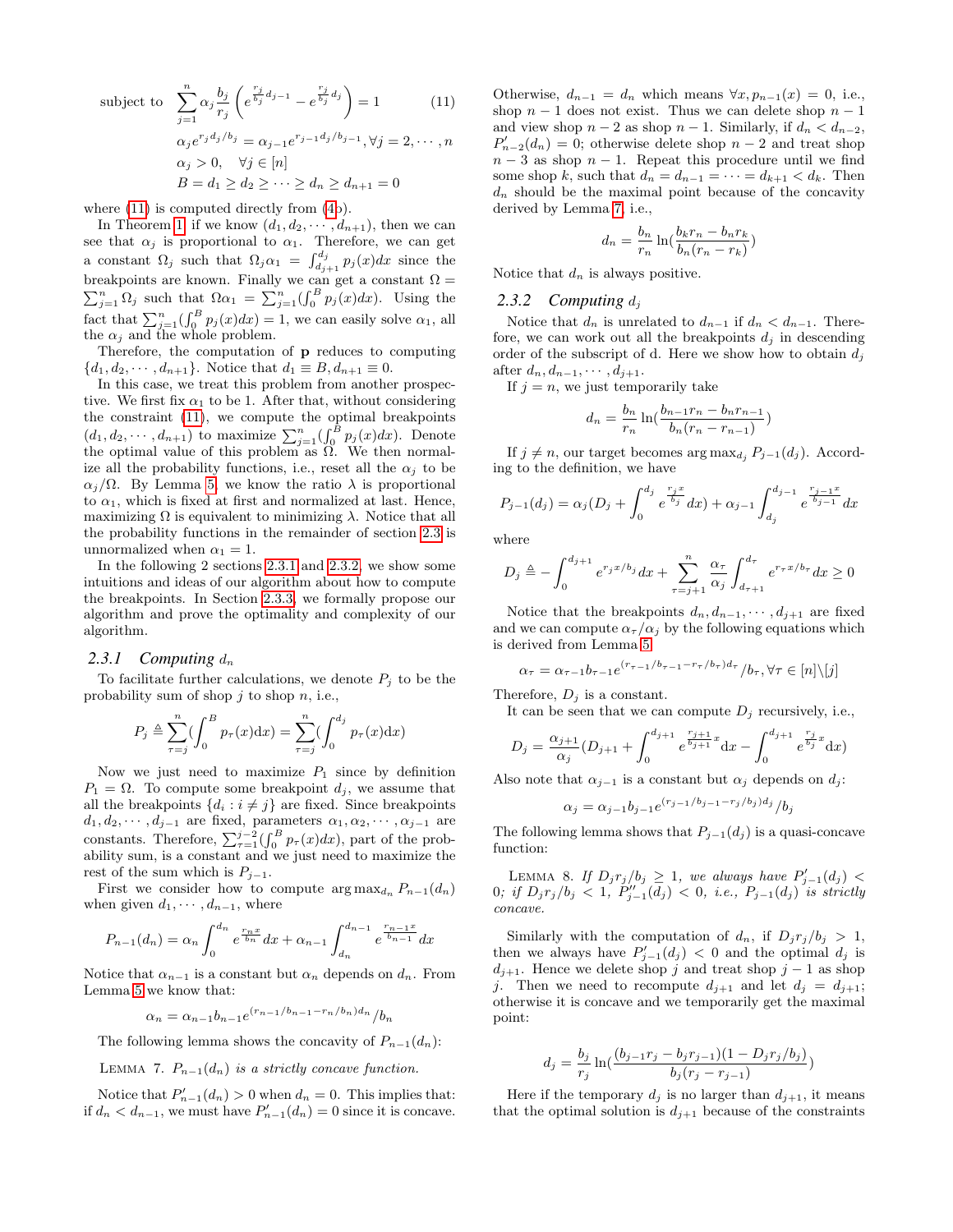$d_{j+1} \leq d_j \leq d_{j-1}$ . So we have  $d_j = d_{j+1}$  which means that  $\forall x, p_i(x) = 0$ . Therefore, we delete shop j and treat shop  $j-1$  as shop j. Then recompute  $d_{j+1}$  and temporarily skip  $d_j$ . At last we set  $d_j = d_{j+1}$ .

#### <span id="page-6-1"></span>*2.3.3 A Linear Time Algorithm*

Now we are ready to show our algorithm for computing the optimal strategy of the consumer.

Theorem 2. There is an algorithm for computing the unique optimal strategy of the consumer. The time and space complexity of the algorithm are linear.

We first show how to construct our algorithm, and analyze the correctness and the complexity of our algorithm later.

Since delete operations may be executed frequently in the algorithm, we use a linked list to store the shop info. Each shop is an element in this linked list and the shop index decreases when we traverse from the head to the tail. So the head is shop  $n$  and the tail is shop 1. Considering that the shops appear in the form of linked list in the algorithm, we rewrite some equations we may use in the algorithm:

<span id="page-6-2"></span>
$$
D_j = \frac{\alpha_{prev[j]}}{\alpha_j} (D_{prev[j]} + \int_0^{d_{prev[j]}} \exp(\frac{r_{prev[j]}x}{b_{prev[j]}}) dx)
$$
  

$$
- \int_0^{d_{prev[j]}} \exp(\frac{r_j x}{b_j}) dx
$$
  

$$
= \frac{\alpha_{prev[j]}}{\alpha_j} D_{prev[j]} - \frac{b_j}{r_j} (\exp(\frac{r_j d_{prev[j]}}{b_j}) - 1)
$$
  

$$
+ \frac{\alpha_{prev[j]}b_{prev[j]}}{\alpha_j r_{prev[j]}} (\exp(\frac{r_{prev[j]}d_{prev[j]}}{b_{prev[j]}}) - 1) \quad (12)
$$

Here  $\frac{\alpha_{prev[j]}}{\alpha_j}$  is represented as follow:

$$
\frac{\alpha_{prev[j]}}{\alpha_j} = \frac{b_j}{b_{prev[j]}} e^{\left(\frac{r_j}{b_j} - \frac{r_{prev[j]}}{b_{prev[j]}}\right) d_{prev[j]}}
$$

$$
d_j = \frac{b_j}{r_j} \ln\left(\frac{(b_{next[j]}r_j - b_jr_{next[j]})(1 - D_jr_j/b_j)}{b_j(r_j - r_{next[j]})}\right) \tag{13}
$$

<span id="page-6-3"></span>Here is the pseudocode of our algorithm.:

<span id="page-6-5"></span>

| <b>Algorithm 1 MSR Algorithm</b> |                                                 |  |
|----------------------------------|-------------------------------------------------|--|
|                                  | 1: $D_n \leftarrow 0$ :                         |  |
|                                  | 2: for $i \leftarrow 1$ to n do                 |  |
| 3:                               | $next[j] \leftarrow j-1;$                       |  |
| 4:                               | $prev[i] \leftarrow i + 1;$                     |  |
|                                  | $5:$ end for                                    |  |
|                                  | 6: for $i \leftarrow n$ to 2 do                 |  |
| 7:                               | Computing BP(i);                                |  |
|                                  | $8:$ end for                                    |  |
|                                  | 9: for $j \leftarrow n$ to 2 do                 |  |
| 10:                              | <b>if</b> $d_i \neq$ "decide later" <b>then</b> |  |
| 11:                              | if $d_i > B$ then                               |  |
| 12:                              | $d_i \leftarrow B$ ;                            |  |
| 13:                              | end if                                          |  |
| 14:                              | else                                            |  |
| 15:                              | $d_i \leftarrow d_{i+1};$                       |  |
| 16:                              | end if                                          |  |
|                                  | $17:$ end for                                   |  |

Though we may revise those breakpoints for many times when running the algorithm, it will still lead to the exact

#### Algorithm 2 Function  $ComputingBP(j)$

- 1: if  $j \neq n$  then 2: Update  $D_i$  according to [\(12\)](#page-6-2); 3: end if 4: if  $D_j \geq b_j/r_j$  then 5:  $d_j \leftarrow$ "decide later"; 6:  $next[prev[j]] \leftarrow next[j];$ 7:  $prev[next[j]] \leftarrow prev[j];$ 8: ComputingBP(prev[j]);
- 
- <span id="page-6-0"></span>9: else 10: Compute  $d_i$  according to [\(13\)](#page-6-3);
- 11: if  $d_j \leq d_{j+1}$  then
- 12:  $d_i \leftarrow$ "decide later";
- 13:  $next[prev[j]] \leftarrow next[j];$
- 14:  $prev[next[j]] \leftarrow prev[j];$
- 15:  $ComputingBP(prev[j]);$
- 16: end if
- 17: end if

optimal solution at the end. Since the feasible solution of  $(d_2, d_3, \dots, d_n)$  is convex and functions  $P_{j-1}(\cdot)$  are always concave, we have the following properties for the optimal solution:

If  $d_{j-1} > d_j$ ,  $P'_{j-1}(d_j) \leq 0$ ; if  $d_{j+1} < d_j$ ,  $P'_{j-1}(d_j) \geq 0$ . So in our computation method, we delete a shop when and only when the shop should be deleted in the optimal solution. Notice that Line 5, 6, 7 and Line 15, 16, 17 are what we actually do when we say we delete shop  $j$ . We say a shop is alive if it has not been deleted. Based on the following lemma, we rigorously prove the correctness and complexity of this algorithm.

<span id="page-6-4"></span>LEMMA 9. After an invocation of Computing $BP(j)$  is completed, the temporary breakpoints, whose indexes are less than or equal to j,  $\mathbf{td} = (td_n, td_{n-1}, \cdots, td_j)$  are identical with the optimal solution  $\mathbf{d}^* = (d_n^*, d_{n-1}^*, \cdots, d_j^*)$  if  $d_j^* < d_{next[j]}^*$ . And all the deletions are correct, i.e., once a shop j is deleted in the algorithm,  $d_j^*$  must be equal to  $d_{j+1}^*$ .

PROOF. (sketch) This lemma is proved by inductions (an outer induction and an inner induction). In the outer induction, we prove the lemma for the invocation of  $ComputingBP(j)$ under the 2 assumptions:

- all the deletions in the past is correct;
- $\forall \tau > j$ , the lemma holds for  $Computing BP(\tau)$

In each step of the outer induction, we consider 2 cases:

1 one or more shops are deleted during this invocation;

2 no shop is deleted during this invocation.

For Case 1, we construct a sequence of vectors and prove the correctness of Case 1 based on its monotonicity. The monotonicity of the sequence is also proved by induction (the inner induction). And Case 2 is proved based on Case  $1. \square$ 

Here  $\mathbf{td} = (td_n, td_{n-1}, \cdots, td_i)$  are the temporary values of  $d_n, d_{n-1}, \cdots, d_j$  just after this invocation,  $d_n^*, d_{n-1}^*, \cdots, d_2^*$ are the optimal breakpoints, and  $next[\cdot]$  and  $prev[\cdot]$  denote the current state of the linked list, not the eventual result.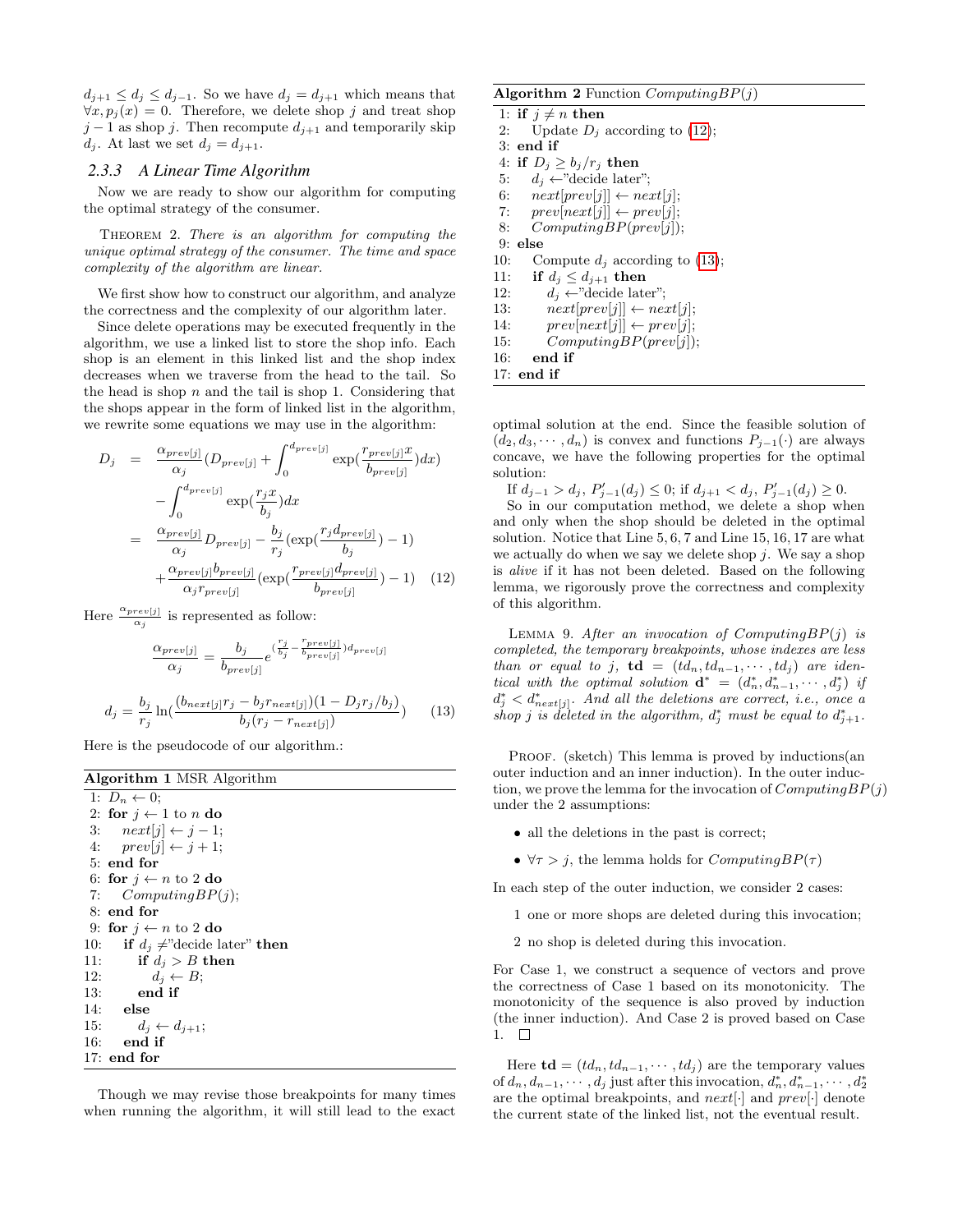PROOF. (Theorem [2\)](#page-6-0) We first show the correctness of the algorithm. According to Lemma [9,](#page-6-4) we know that all the deletions are correct. Also, we know that  $\forall j_1, j_2$  such that  $1 < j_1 < j_2$ , and that shop  $j_1$  and shop  $j_2$  are alive,  $td_{j_1} >$  $td_{j_2}$  when the algorithm terminates. There are 2 cases:

Case 1:  $B = d_1^* > d_{prev[1]}^*$ , the final solution is the unique optimal solution by Lemma [9.](#page-6-4)

Case 2:  $B = d_1^* = d_{prev[1]}^*$ . Similar to the proof of Case 1 in Lemma [9,](#page-6-4) the solution of the alive breakpoints  $\mathbf{td}^* = (td_n^*, td_{next[n]}^*, \cdots, td_{prev[1]}^*, d_1^*)$ , satisfying that  $\forall \tau \in$  $[n], td^* = \min\{td^-_r, d^*_1\}$ , is the unique optimal solution.

Next, we analyze the complexity of the algorithm. Obviously, the space complexity is  $O(n)$ . For the time complexity, we just need to prove that this algorithm invokes the function *ComputingBP* for  $O(n)$  times. The main function invokes *ComputingBP* for  $O(n)$  times. And notice that a shop is deleted once  $ComputingBP$  is invoked recursively by *ComputingBP*. The algorithm can delete  $O(n)$  shops at most, therefore the total number of the invocations is  $O(n). \square$ 

### 2.4 Optimal Strategy of Nature

Now we briefly show the optimal strategy  $q^*$  of nature in the following theorem:

THEOREM 3. Suppose that the probability for nature of choosing  $y = B$  (actually  $y = +\infty$ ) is  $q_B^*$ . The optimal strategy  $q^*$  of nature satisfies the following properties:

(a) 
$$
\forall j > 1
$$
, we have  $\int_{d_j^{*+}}^{d_j^{*+}} q^*(y) dy = 0$ .  
\n(b)  $q^*(y) = \beta_j y e^{-\frac{r_j}{b_j}y}$ ,  $y \in (d_{j+1}^*, d_j^*)$ .  
\n(c)  $\beta_1 = (q_{B}r_1/Bb_1)e^{\frac{r_1}{b_1}B}$ .  
\n(d)  $\frac{b_j}{r_j}\beta_j e^{-\frac{r_j}{b_j}d_j^*} = \frac{b_{j-1}}{r_{j-1}}\beta_{j-1}e^{-\frac{r_j-1}{b_{j-1}}d_j^*}$ ,  $j = 2, 3, ..., n$ .

PROOF. (sketch) When the consumer chooses a pure strategy  $(j, x)$  and nature chooses  $\mathbf{q}^*$ , the competitive ratio is as follows:

$$
R_j(x, \mathbf{q}^*) \triangleq \int_0^x \frac{r_j}{r_1} q^*(y) dy + \int_x^B \frac{r_j x + b_j}{r_1 y} q^*(y) dy
$$

We know that  $p^*$  and  $q^*$  reach a Nash equilibrium with a competitive ratio  $\lambda$  and that  $p_j^*(x) > 0$  when  $x \in (d_{j+1}^*, d_j^*)$ . Therefore,  $R_j(x, \mathbf{q}^*) = \lambda$  when  $x \in (d_{j+1}^*, d_j^*)$  and the 4 properties of  $q^*$  can be easily derived from it.

Recall that  $\mathbf{d}^*$  is computed by Algorithm [1.](#page-6-5) Thus  $\forall j \in [n]$ , we can compute  $\beta_j/q_B$  and we can obtain  $1/q_B$  by computing the sum  $\sum_{\tau=1}^n \int_{d_{\tau}}^{d_{\tau+1}} q(y)/q_B dy$ . Since the sum of probability is 1, i.e.,  $\int_0^B q(y) dy = 1$ , it is not hard to work out q ∗ after normalization.

### 2.5 Including Switching Cost

In this subsection, we consider an extension, the multishop ski rental with switching cost problem(also MSR-S), in which we allow the consumer switches from one shop to another, but with some extra fee to be paid. At any time, suppose the consumer chooses to switch from shop  $i$  to shop j, she has to pay for an extra switching cost  $c_{ij} \geq 0$ . If there exists some  $i \neq j$ , such that  $c_{ij} = +\infty$ , then the consumer cannot *directly* switch from shop  $i$  to shop  $j$ . Consider the following 2 cases:

- If the consumer is allowed to switch from shop to shop freely, i.e. the switching cost is always 0, she will optimally rent at the shop with the lowest renting price and buy at the shop with the lowest buying price. All that she concerns is when to buy the skies. Thus, this problem (MSR-S) is reduced to the basic ski rental problem (SR).
- If the switching cost is always  $+\infty$ , she will never switch to another shop and the MSR-S becomes MSR.

We will prove that the consumer never switches between shops even in MSR-S later.

The settings of MSR-S can be viewed as a directed graph  $G = (V, A)$ , where  $V = \{1, \dots, n\}$ , and  $A = \{(i, j) : c_{ij}$  $+\infty$ . Each arc  $(i, j) \in A$  has a cost  $c_{ij}$ . We define a path  $\mathbf{p} \subseteq G$  as a sequence of arcs. Define the cost of  $\mathbf{p}$  as the summation of the costs of all arcs on p. Note that if the consumer is allowed to switch from shop i to shop j  $(i \neq j)$ , there must be a path **p** which starts at i and ends at j.

It is clear that if the consumer decides to switch from shop i to shop j  $((i, j) \in A)$  at any time, she will choose the shortest path from  $i$  to  $j$  in the graph  $G$ . Denote the cost of the shortest path from i to j by  $c_{ij}^*$ . We obtain that  $c_{ij}^* \leq c_{ij}$ , for any  $(i, j) \in A$ . Moreover, for any different  $i, j, k \in V$  such that  $(i, j), (j, k), (i, k) \in A$ , we have:

$$
c_{ik}^* \le c_{ij}^* + c_{jk}^* \tag{14}
$$

Comparing to MSR, MSR-S has a much richer action set for the consumer, where the consumer is able to choose where to rent and for how long to rent at that shop.

Although we allow the consumer to switch from shop to shop as many times as she wants, the following lemma shows that the consumer will never choose to switch to another shop and continue renting, i.e. the only moment that the consumer will switch is exactly when she buys the skis.

Lemma 10. Any strategy which includes switching from one shop to another shop and continuely renting the skis is dominated.

PROOF. Given an action  $\psi$ , we assume that the buying time in  $\psi$  is x and there exists a switching operation strictly before x. Now we need to prove that  $\psi$  is dominated.

We assume that the first switching operation in  $\psi$  is from shop i to shop j at time  $x_0$   $(0 \le x_0 < x)$ . If there are more than one switching operations at time  $x_0$ , they can be considered as a big switching operation. But the switching cost is the sum of all the switching cost at time  $x_0$ . We assume that the last switching operation at  $x_0$  is from some shop to shop k. If the switching cost at  $x_0$  is larger than  $c_{ik}^*$ , then obviously it is dominated. But if not, then there will be 2 cases.

**Case 1 :** when  $r_i < r_k$ ,

Denote by  $x_1$  the switching time just after  $x_0$ . But if switching only happens at time  $x_0$  in  $\psi$ , we let  $x_1$  to be x. It can be seen that  $x_0 < x_1$ . Since  $r_i \leq r_k$ , in action  $\psi$  it is better for the consumer to move the switching operation(s) from time  $x_0$  to time  $x_1$ . It can be verified that the cost remains the same when  $y < x_0$  and decreases when  $y \ge x_0$ . Thus,  $\psi$  is dominated.

**Case 2**: when  $r_i \geq r_k$ ,

Consider another action  $\psi^1$ : the consumer enters shop k at the very beginning and does not execute any switching operation at time  $x_0$ , but she acts the same as  $\psi$  after time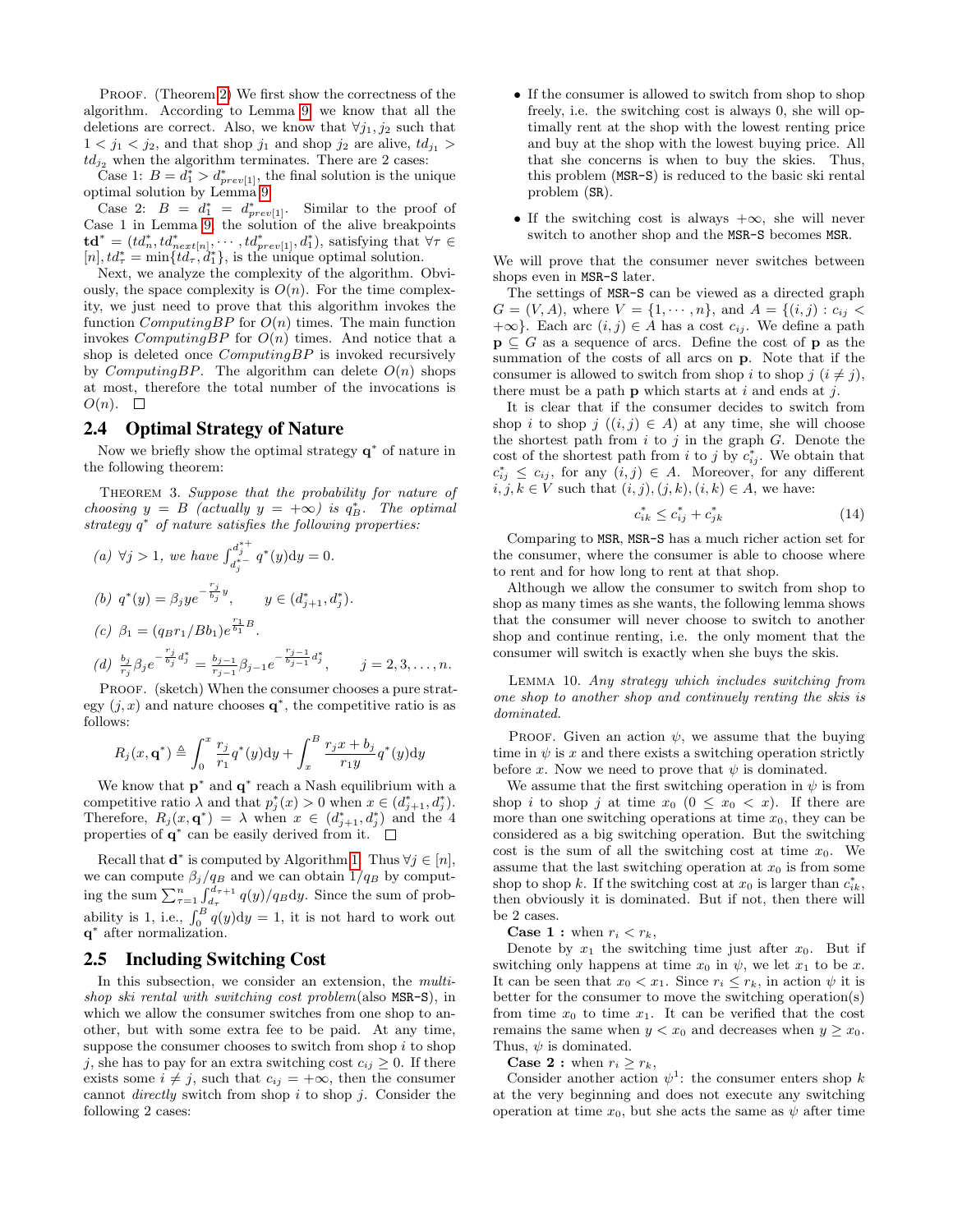$x_0$ . It can be verified that the cost does not increase when  $y < x_0$  and decreases when  $y \ge x_0$ . Thus, it is dominated by  $\psi^1$ .

This lemma significantly reduces the action set of the consumer to the same one as MSR. Thus, if the consumer considers to switch, she must switch to another shop at the buying time. Further, she chooses a shop such that the sum of the buying cost and the switching cost (if any) is minimized. Once the consumer decides to switch for buying, she will switch at most once, since the buying cost only increases otherwise. Therefore, for any strategy, suppose  $s$  is the shop in which the consumer rents the skis right before the buying time, we define the buying price of s as follows:

$$
b'_{s} = \min\{b_{s}, b_{j} + c_{sj}, \forall j \neq s\}
$$

Observe that once s is settled,  $b'_{s}$  is settled. As a result, MSR-S is reduced to MSR, in which for any shop j, the rent is still  $r_j$ per unit time while the buying price  $b'_j$  is  $\min\{b_j, \min_{i \neq j} \{b_i + \}$  $c_{ii}\}$ .

## 3. SKI RENTAL WITH ENTRY FEE

In this section, we discuss another extension of MSR, the multi-shop ski rental with entry fee included problem (MSR-E). In this problem, all the settings are the same to those of MSR, except that each shop has an entry fee. Once the consumer enters a shop, she pays for the entry fee of this shop and cannot switch to another shop. Our goal is to minimize the worst case competitive ratio. Notice that MSR can be viewed as a special case of MSR-E in which the entry fee of each shop is zero.

We introduce this problem not only as an extension of MSR, but more importantly, as a necessary step to solve a more general extension, the (MSR-ES) problem in next section. We will show that MSR-ES can be converted into MSR-E with minor modifications.

#### 3.1 Single Shop Ski Rental with Entry Fee

We start by briefly introducing the special case of MSR-E when  $n = 1$ . The entry fee, renting price and buying price are supposed to be  $a \geq 0$ ,  $r > 0$  and  $b > 0$ . Without loss of generality, we assume that  $r = 1$ .

It can be verified that

- (i) Using dominance, the buying time of the consumer  $x \in [0, b]$ , and the stopping time chosen by nature  $y \in$  $(0, b]$ .
- (ii) For all  $y \in (0, b]$ , the ratio is a constant if the consumer chooses the optimal mixed strategy.
- (iii) No probability mass appears in  $(0, b]$ .

By calculation, we obtain the following optimal mixed strategy:

- The probability that the consumer buys at time  $x = 0$ is  $p_0 = a/((a + b)e - b)$ .
- The probability density function that the consumer buys at time  $x \in (0, b]$  is  $p(x) = \frac{\exp(x/b)}{b(e - \frac{b}{a+b})}$ .
- The competitive ratio is  $\frac{e}{e \frac{b}{a+b}}$ .

Note that the biggest difference from MSR is that  $p_0$  may be probability mass, which means that the consumer may have non-zero probability to buy at the initial time.

# 3.2 Analysis of MSR-E

In this problem, assume that there are  $n$  shops in total. For any shop  $j \in [n]$ , the entry fee, renting price and buying price of shop j are  $a_j \geq 0$ ,  $r_j > 0$  and  $b_j > 0$ , respectively. Similar to the procedures in MSR, we use a tuple  $(j, x)$  in which  $j \in [n], x \in [0, +\infty) \cup \{+\infty\}$  to denote an action for the consumer and a number  $y \in (0, +\infty) \cup \{+\infty\}$  for nature.

Without loss of generality, in this problem, we assume that

- $r_1 \leq r_2 \leq \cdots \leq r_n;$
- $\forall i, j, a_i < a_j + b_j;$
- $\forall i < j, a_i > a_j \text{ or } a_i + b_i > a_j + b_j.$

The second condition is because that shop  $i$  is dominated by shop j if  $a_i \ge a_j + b_j$ . For the third condition, we know  $r_i \leq r_j$  since  $i < j$ . So shop j is dominated by shop i if we also have  $a_i \leq a_j$  and  $a_i + b_i \leq a_j + b_j$ .

Denote  $B$  as follows:

minimize 
$$
B
$$
  
subject to  $\forall i, a_i + Br_i \geq \min_j(a_j + b_j)$ 

Similar to Lemma [1](#page-3-0) in MSR, we reduce the action sets for both players by the following lemma:

LEMMA 11. For nature, any action  $y \in [B, +\infty)$  is dominated. For the consumer, any action  $(j, x)$  is dominated, in which  $x \in (B, +\infty) \cup \{+\infty\}, j \in [n].$ 

Similar to MSR, the consumer's action set is reduced to buying time  $x \in [0, B]$ , and nature's action set is reduced to  $\{y \in (0, B]\}.$ 

The strategy spaces for both the consumer and the nature are identical to those in MSR. Similarly, we use p to denote a mixed strategy of the consumer and  $\mathbf{p}^*$  to denote the optimal mixed strategy. If the consumer chooses mixed strategy p and nature chooses  $y$ , we denote the cost function as follows:

$$
C(\mathbf{p}, y) = \sum_{j \in [n]} \left( \int_0^y (a_j + r_j x + b_j) p_j(x) dx + \int_y^B (a_j + r_j y) p_j(x) dx \right)
$$
(15)

We define  $OPT(y)$  as the offline optimal strategy when nature chooses the action  $y$ , i.e.

$$
\text{OPT}(y) = \min_{j} \{a_j + r_j y\}, \quad y \in (0, B]
$$

By  $[8]$ , we can compute the function  $\text{OPT}(y)$  in linear time. The objective of the consumer is  $\min_{\mathbf{p}} \max_y \frac{C(\mathbf{p},y)}{\text{OPT}(y)}$ .

Similar to MSR, we give the following lemmas:

LEMMA 12. For the optimal strategy  $p^*$  of the consumer,  $\frac{C(\mathbf{p}^*,y)}{\text{OPT}(y)}$  is a constant for any  $y \in (0, B]$ ,

<span id="page-8-1"></span>LEMMA 13.  $\forall x \in (0, B], p_j^*(x) < +\infty$ .

The problem is formalized as follows:

<span id="page-8-0"></span>
$$
minimize \qquad \lambda \tag{16}
$$

subject to 
$$
\frac{C(\mathbf{p}, y)}{\text{OPT}(y)} = \lambda, \quad \forall y \in (0, B]
$$
 (16a)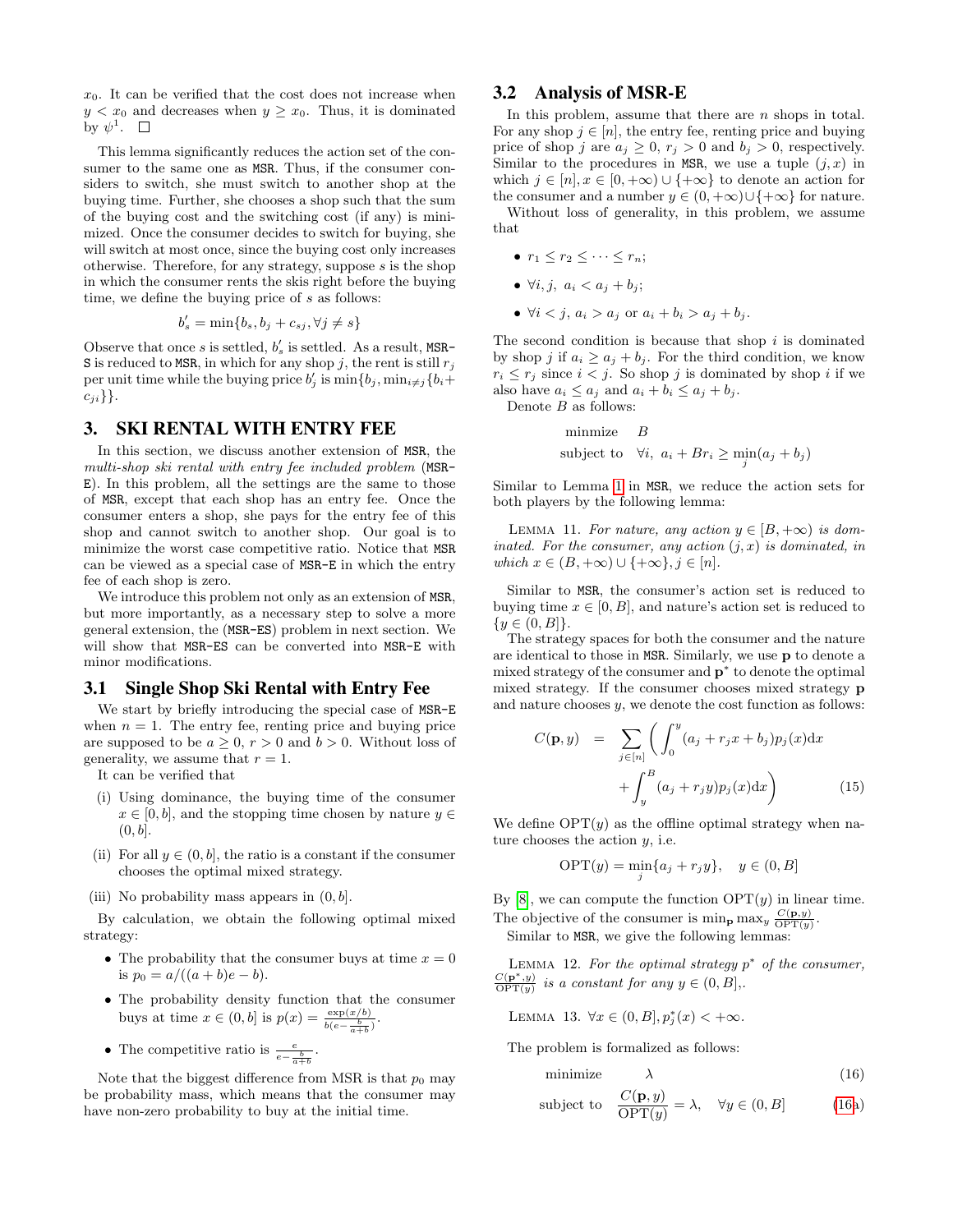$$
\sum_{j=1}^{n} \int_{0}^{B} p_{j}(x)dx = 1
$$
 (16b)

$$
p_j(x) \ge 0, \quad \forall x \in [0, B] \tag{16c}
$$

Note that there may be probability mass at  $x = 0$ . For Problem [16,](#page-8-0) we find that the optimal mixed strategy  $\mathbf{p}^*$  of the consumer is also segmented.

<span id="page-9-3"></span>LEMMA 14. In the optimal mixed strategy  $p^*$ , there exists  $n + 1$  breakpoints  $B = d_1 \geq d_2 \geq \cdots \geq d_{n+1} = 0$ , which partition [0, B] into n sub-intervals, such that  $\forall j = 1, \dots, n$ ,  $\forall x \in (d_{j+1}, d_j), p_j^*(x) > 0 \text{ and } p_i^*(x) = 0 \text{ for any } i \neq j.$ 

Remark: Though we prove the form of the optimal solution to MSR-E, computing the analytical solution is very challenging. The point mass at  $x = 0$  makes this problem much more difficult than MSR, because one needs to guarantee the nonnegativity of this probability mass. Moreover, the non differentiable points of  $\text{OPT}(y)$ , which we call the offline breakpoints, complicate the probability density function form in each segment  $(d_{j+1}, d_j)$ . In fact, we can obtain the exact analytic optimal solution when  $n = 2$ .

# 4. SKI RENTAL WITH ENTRY FEE AND SWITCHING

Now we introduce the last extension of MSR, the entry fee included, switching allowed problem (MSR-ES). All the settings are identical to those of MSR-E, except that the consumer is allowed to switch at any time. When a consumer enters or switches to a shop, she pays the entry fee of the shop. For instance, if a consumer enters shop 1 at first, then switches from shop 1 to shop 2 and returns to shop 1 at last, she pays the entry fee of shop 1 twice and the entry fee of shop 2 once.

Similar to  $MSR-E$ , there exist n shops. The entry fee, renting price, buying price of shop j are denoted by  $a_j \geq 0, r_j >$  $0, b<sub>i</sub> > 0$ , respectively. Without loss of generality, we assume that

•  $r_1 \leq r_2 \leq \cdots \leq r_n;$ 

• 
$$
\forall i, j, \ a_i < a_j + b_j;
$$

•  $\forall i \leq j, a_i > a_j \text{ or } a_i + b_i > a_j + b_j.$ 

As in the MSR-S case, if there exists  $i, j \in [n]$  such that  $b_i > a_j + b_j$ , then instead of buying in shop *i*, the consumer will switch from shop i to shop j to buy skis  $^6$  $^6$ . This is equivalent to setting  $b_i$  to be  $\min_{j\neq i}{a_j + b_j}$ . Therefore, without loss of generality, we assume that

•  $\forall i, j, b_i \leq a_i + b_i$ .

In the remainder of this section, we first define the action set and formulate our problem. Then, we show that the strategy space can be reduced by Lemma [15,](#page-9-1) [16](#page-9-2) and [17.](#page-10-0) In Lemma [18,](#page-10-1) we show that for each switching operation, the operations of the consumer before or after the switching is not important. The only things we care about are when the switching happens, and which shops the switching operation relates to. Thus, we can construct a virtual shop for each switching operation, and (nearly) reduce this MSR-ES problem to MSR-E. Finally, we show that MSR-ES has the similar nice properties as MSR-E which we have known in Lemma [13](#page-8-1) and [14.](#page-9-3)

## 4.1 Notations and Analysis of MSR-ES

#### *4.1.1 Reduced Strategy Space*

The action set for nature is  $\{y > 0\}$ , defined as before. To represent the action set formally, we firstly introduce the operation tuple  $\sigma = (i, j, x)$  to denote the switching operation of switching from shop  $i$  to shop  $j$  at time  $x$ . For special cases,  $(0, j, 0)$  denotes the entering operation that the consumer enters shop j at the very beginning;  $(i, 0, x)$ denotes the buying operation that the consumer buys at shop  $i$  at time  $x$ . An operation tuple can also be represented as  $(j, x)$  for short, denoting the switching operation to shop j at time x if  $j > 0$ , the entering operation if  $x = 0$ , and the buying operation at time x if  $j = 0$ .

Then, an action  $\psi$  is expressed as a sequence (may be infinite) of the operation tuples:

$$
\psi = \{(j_0, x_0), (j_1, x_1), (j_2, x_2), \cdots\}
$$

satisfying that

- $0 = x_0 \le x_1 \le x_2 \le \cdots;$
- if there exists  $x \geq 0$  such that  $(0, x) \in \psi$ , it is the last element in  $\psi$ .

or the full form with the same constraints:

 $\psi = \{(0, j_0, x_0), (j_0, j_1, x_1), (j_1, j_2, x_2), \cdots\}$ 

Similar to other extensions, we reduce the action set. In this model, the definition of  $B$  is the same as those of MSR-E:

<span id="page-9-1"></span>minimize 
$$
B
$$
  
subject to  $\forall i, a_i + Br_i \ge \min_j (a_j + b_j)$ 

and we give the following lemma:

Lemma 15. From the perspective of nature, any strategy  $y \in [B, +\infty)$  is dominated. While for the consumer, any strategy in which the buying time  $x \in (B, +\infty) \cup \{+\infty\}$  is dominated.

Similar to MSR, we reduce the consumer's buying time to the interval [0, B], and nature's action set to  $\{y \in (0, B]\}.$ 

The following lemma shows that a consumer may switch from shop i to shop j for renting, only when  $r_i > r_j$  and  $a_i < a_j$ .

<span id="page-9-2"></span>Lemma 16. If a strategy of the consumer:

$$
\psi = \{(0, j_0, x_0), (j_0, j_1, x_1), \cdots, (j_{|\psi|-2}, 0, x_{|\psi|-1})\}
$$

satisfies any of the following conditions, then it is dominated.

- $\exists 0 < \tau < |\psi| 1$  such that  $x_{\tau-1} = x_{\tau}$ ;
- $\exists (i, j, x) \in \psi$  such that  $r_i \leq r_j$  and  $(j, 0, x) \notin \psi$ ;
- $\exists (i, j, x) \in \psi$  such that  $a_i \geq a_j$  and  $(j, 0, x) \notin \psi$ .

Here we give some intuitions. In these three cases, we can construct a new action  $\psi'$  by deleting one specified operation from  $\psi$ , and show that  $\psi$  is dominated by  $\psi'$ .

This lemma rules out a huge amount of dominated strategies from our action set and allows us to define the operation set:

$$
\Sigma \triangleq \begin{cases} \sigma = (i, j, x) : i, j \in [n], r_i > r_j, a_i < a_j, \end{cases}
$$

<span id="page-9-0"></span><sup>6</sup>This phenomenon is called "switching for buying".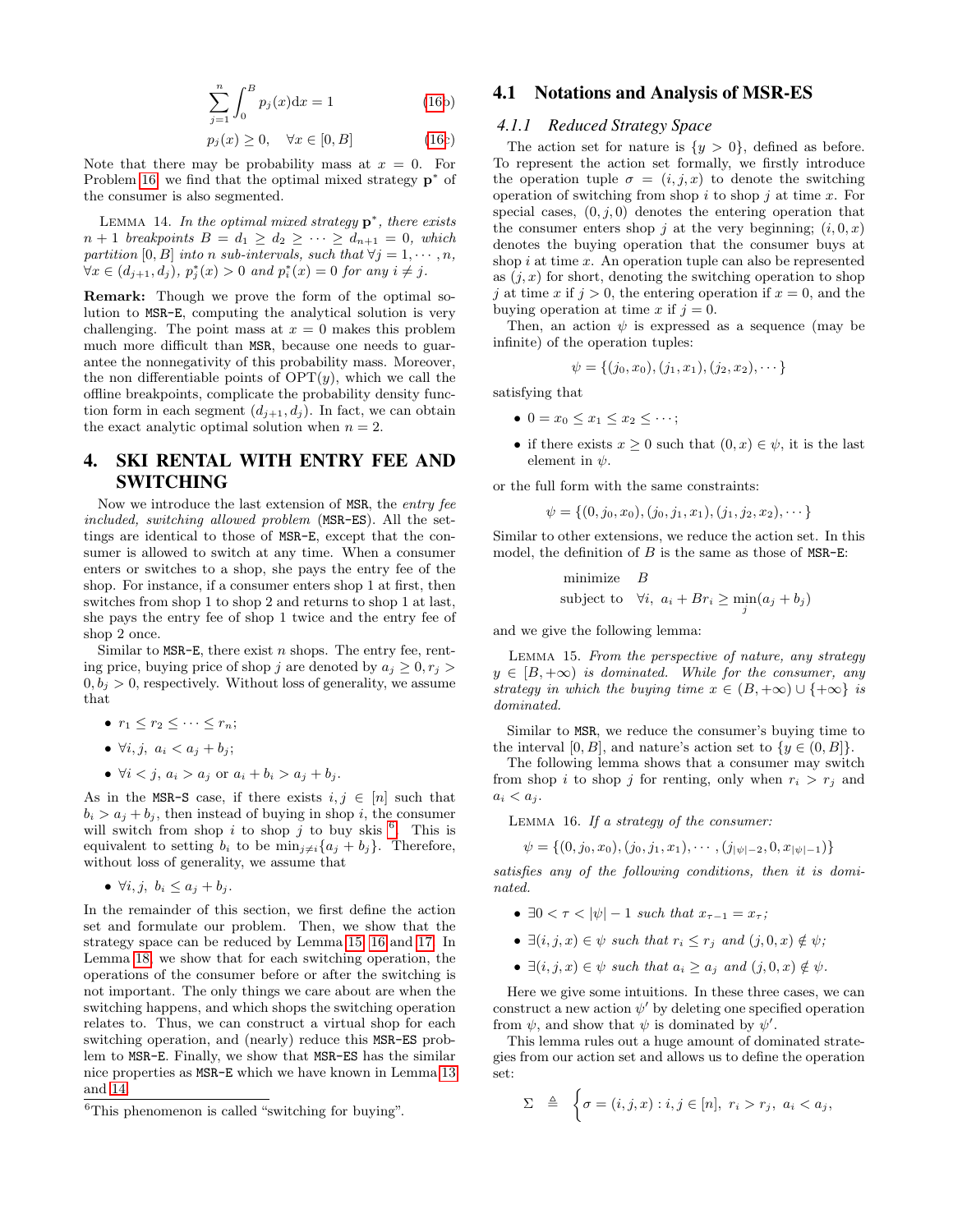$$
x \in (0, B] \Big\} \bigcup \Big\{ (0, j, 0) : j \in [n] \Big\}
$$
  

$$
\bigcup \Big\{ (j, 0, x) : j \in [n], x \in [0, B] \Big\}
$$

Thus, we only need to consider such an action set:

$$
\Psi_c \triangleq \begin{cases}\n\psi = \left\{ (0, j_0, x_0), (j_0, j_1, x_1), \cdots, (j_{|\psi|-2}, 0, x_{|\psi|-1}) \right\} \\
\vdots \quad 0 = x_0 < x_1 < \cdots < x_{|\psi|-2} \le x_{|\psi|-1} \le B, \\
r_{j_0} > r_{j_1} > \cdots > r_{j_{|\psi|-2}}, \\
a_{j_0} < a_{j_1} < \cdots < a_{j_{|\psi|-2}}\n\end{cases}
$$

Since  $r_{j_0} > r_{j_1} > \cdots > r_{j_k}$ , we get  $j_0 > j_1 > \cdots > j_k$  and  $2 \leq |\psi| \leq n+1$ .

#### *4.1.2 Mathematical Expression of the Cost, Ratio and the optimization problem*

For nature's action  $y \in (0, B]$  and the consumer's action  $\psi = \{(j_0, x_0), \cdots, (0, x_{|\psi|-1})\} \in \Psi_c$ , we define the cost  $c(\psi, y)$  as follows:

$$
c(\psi, y) \triangleq \begin{cases} \sum_{\tau=0}^{k-1} [a_{j_{\tau}} + r_{j_{\tau}}(x_{\tau+1} - x_{\tau})] + r_{j_{k}}(y - x_{k}), \\ \text{if } \exists 0 < k < |\psi|, x_{k-1} \le y < x_{k}; \\ \sum_{\tau=0}^{|\psi|-2} (a_{j_{\tau}} + r_{j_{\tau}}(x_{\tau+1} - x_{\tau})) + b_{j_{|\psi|-2}}, \\ \text{if } y \ge x_{|\psi|-1}. \end{cases}
$$

For any action  $\psi = \{(j_0, x_0), \cdots, (0, x_{|\psi|-1})\}$ , we use  $s(\psi)$ to denote the order of the operations:

$$
\mathbf{s}(\psi) \triangleq \{(0, j_0), (j_0, j_1), \cdots, (j_{|\psi|-2}, 0)\}
$$

or the short form:

$$
\mathbf{s}(\psi) \triangleq \{j_0, j_1, \cdots, j_{|\psi|-2}, 0\}
$$

Further, we define S as the collection  $s(\Psi_c)$  as follows:

$$
S \triangleq \{s = \{j_0, j_1, \cdots, j_k, 0\} : k \ge 0, \nr_{j_0} > r_{j_1} > \cdots > r_{j_k}, \ a_{j_0} < a_{j_1} < \cdots < a_{j_k}\}\
$$

Note that  $j_0, j_1, \dots, j_k \in [n]$  and  $\{0\} \notin S$ , so the amount of elements in S is upper bounded by  $|S| \leq 2^n - 1$ .

We group all the actions in  $\Psi_c$  whose  $s(\psi)$  are identical. Thus, we partition  $\Psi_c$  into  $|\mathcal{S}|$  subsets.

For any action  $\psi$ , let  $\mathbf{x}(\psi)$  denote the sequence of the operation time, defined as follows:

$$
\mathbf{x}(\psi) \triangleq (x_1, \cdots, x_{|\psi|-1})
$$

For each operation order  $s \in S$ , we define  $\mathcal{X}_s$  as the collection  $\{x(\psi) : s(\psi) = s\}$ , i.e.,

$$
\mathcal{X}_\mathbf{s} \triangleq \{\mathbf{x} = (x_1, x_2, \cdots, x_{|\mathbf{s}|-1}) : 0 < x_1 < \cdots < x_{|\mathbf{s}|-1} \leq B\}
$$

We observe that any  $s \in S$  and  $x \in \mathcal{X}_s$  can be combined to a unique action  $\psi(\mathbf{s}, \mathbf{x})$ . Further, we can use  $c_{\mathbf{s}}(\mathbf{x}, y)$  and  $c(\psi(\mathbf{s}, \mathbf{x}), y)$  interchangeably.

For each  $s \in \mathcal{S}$ , we define the probability density function  $f_{\mathbf{s}}: \mathcal{X}_{\mathbf{s}} \to [0, +\infty) \cup \{+\infty\}^7$  $f_{\mathbf{s}}: \mathcal{X}_{\mathbf{s}} \to [0, +\infty) \cup \{+\infty\}^7$ , which satisfies

$$
\sum_{\mathbf{s}\in\mathcal{S}}\int_{\mathbf{x}\in\mathcal{X}_{\mathbf{s}}}\cdots\int f_{\mathbf{s}}(\mathbf{x})\mathrm{d}\mathbf{x}=1
$$

Let  $f = \{f_s : s \in S\}$  denote a mixed strategy for the consumer. Given a mixed strategy f of the consumer and nature's choice  $y$ , the expected competitive ratio is defined as follows:

<span id="page-10-0"></span>
$$
R(\mathbf{f}, y) \triangleq \frac{C(\mathbf{f}, y)}{\text{OPT}(y)}\tag{17}
$$

where  $\text{OPT}(y) = \min_{j \in [n]} \{a_j + r_j y\}$ , and

$$
C(\mathbf{f}, y) \triangleq \sum_{\mathbf{s} \in \mathcal{S}} \int_{\mathbf{x} \in \mathcal{X}_{\mathbf{s}}} \cdots \int c_{\mathbf{s}}(\mathbf{x}, y) f_{\mathbf{s}}(\mathbf{x}) d\mathbf{x}
$$
 (18)

The objective of the consumer is min<sub>f</sub> max<sub>y</sub>  $R(f, y)$ . The following lemma proves that  $\forall y \in (0, B], R(\mathbf{f}^*, y)$  is a constant in which f ∗ is an optimal mixed strategy.

LEMMA 17. If  $f^*$  is an optimal solution of the problem  $\arg \min_{\mathbf{f}} \max_{y} R(\mathbf{f}, y)$ , then there exists a constant  $\lambda$  such that  $\forall y \in (0, B], R(\mathbf{f}^*, y) = \lambda.$ 

The formalized optimization problem is as follows:

$$
\text{minimize} \quad \lambda \tag{19}
$$

subject to 
$$
\frac{C(\mathbf{f}, y)}{\text{OPT}(y)} = \lambda, \forall y \in (0, B]
$$
 (19a)

<span id="page-10-3"></span>
$$
\sum_{\mathbf{s}\in\mathcal{S}} \int \dots \int f_{\mathbf{s}}(\mathbf{x}) d\mathbf{x} = 1 \tag{19b}
$$

$$
f_{\mathbf{s}}(\mathbf{x}) \ge 0, \forall \mathbf{s} \in \mathcal{S}
$$
 (19c)

# 4.2 Reduction to MSR-E

For a mixed strategy  $f$ , we define the probability density function of an operation  $\sigma = (i, j, x)$  as follows:

$$
\mathbf{p}^{(\mathbf{f})}(\sigma) \triangleq \sum_{\mathbf{s} \in \mathcal{S}: (i,j) \in \mathbf{s}} \int \cdots \int \int_{\mathbf{s}(\mathbf{x})} f_{\mathbf{s}}(\mathbf{x}) d(\mathbf{x}_{-\{x\}}) \qquad (20)
$$

where  $\mathbf{x}_{-\{x\}}$  is the vector **x** in which the element corresponding to x is eliminated. Here  $p_{(i,j)}^{(\mathbf{f})}(x)$  can also be viewed as a marginal probability density function. Also the p.d.f of an operation can be expressed in another form:

<span id="page-10-1"></span>
$$
p_{(i,j)}^{(\mathbf{f})}(x) \triangleq \mathbf{p}^{(\mathbf{f})}((i,j,x))
$$

Then we give the following lemma:

LEMMA 18. For any 2 mixed strategies  $f_1, f_2$  for the consumer, we have  $C(\mathbf{f}_1, y) = C(\mathbf{f}_2, y)$  for all  $y \in (0, B]$  if  $\mathbf{p}^{(\mathbf{f}_1)}(\sigma) = \mathbf{p}^{(\mathbf{f}_2)}(\sigma)$  for all  $\sigma \in \Sigma$ , i.e., for a mixed strategy **f**, we only care about its marginal  $\mathbf{p}^{(\mathbf{f})}(\sigma)$ .

Therefore, the target of the problem converts from the optimal f to the optimal p. Note that for the switching operation from shop  $i$  to shop  $j$ , we do not care about which action  $\psi$  it belongs to. Instead, the only thing that matters is when this switching operation happens. This is similar to the one shop case, in which we only care about when the consumer decides to buy. Thus, for each switching pair  $(i, j)$ , we consider it as a virtual shop. Among these  $\overline{O(n^2)}$ virtual shops, no switching will appear. Thus, we show that the MSR-ES problem is almost the same as MSR-E.

Now we show our settings for virtual shops. For all  $i, j \in$ [n] such that  $a_i < a_j, r_i > r_j$ , we define the virtual shop  $(i, j)$ with entry fee  $a_{(i,j)} = a_i - a_j$ , renting price  $r_{(i,j)} = r_i - r_j$  and buying price  $b_{(i,j)} = a_j$ . We regard the switching time from

<span id="page-10-2"></span> $f_s(\mathbf{x}) = +\infty$  represents probability mass on **x**.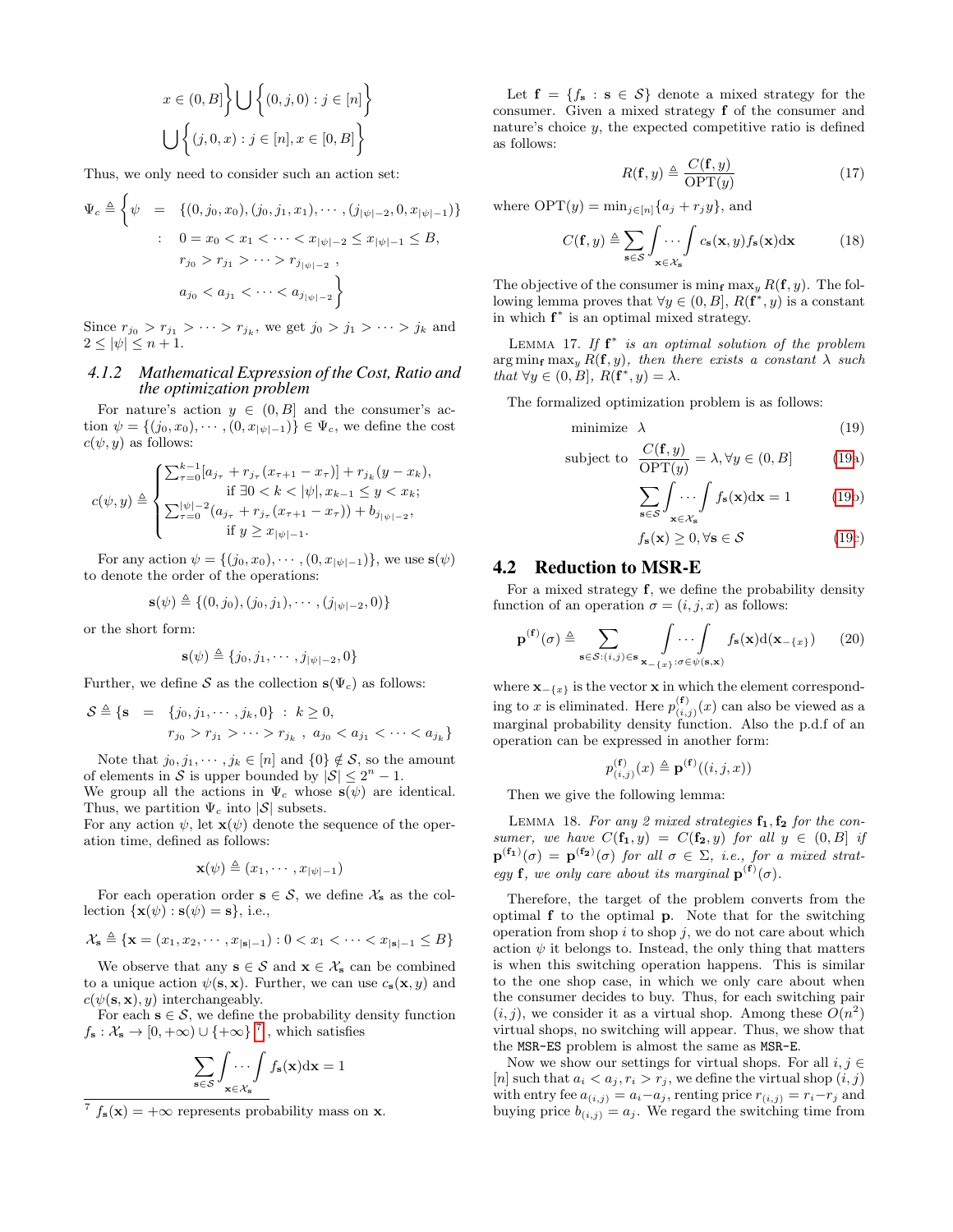

Figure 2: PDF of the strategies with switching actions, i.e., function  $f_{s}^{*}(x)$  when  $s = \{2, 1, 0\}$ .  $x_1$  is the switching time and  $x_2$  is the buying time.



Figure 3: PDF of the strategies without switching actions, i.e., function  $f_{s}^{*}(x)$  when  $|s|=2$ . Blue:  $f_{s}^{*}(x)$  when  $s = \{2,0\};$  Red:  $f_{s}^{*}(x)$ when  $s = \{1, 0\}.$ 

<span id="page-11-0"></span> $(21a)$  $(21a)$ 



Figure 4: PDF of the virtual shops, i.e., function  $p_{(i,j)}^{(\mathbf{f})}(x)$  when  $(i,j)$  is a virtual shop. Green:  $p_{(2,1)}^*(x)$ ; Blue:  $p_{(2,0)}^*(x)$ ; Red:  $p_{(1,0)}^*(x)$ .

i to j as the buying time in virtual shop  $(i, j)$ . For special case, the prices of virtual shop  $(j, 0)$  is the same as the real shop j. Through this setting, it is not hard to verify that for any action  $\psi$  and any  $0 \le y \le B$ , the cost function  $c(\psi, y)$ is exactly the summation of the cost in the corresponding virtual shops. Similar to a real shop, we define the cost for each virtual shop  $(i, j)$ :

$$
C_{(i,j)}(\mathbf{p}^{(\mathbf{f})},y) \triangleq \int_0^y (a_{(i,j)} + r_{(i,j)}x + b_{(i,j)}) p_{(i,j)}^{(\mathbf{f})}(x) dx + \int_y^B (a_{(i,j)} + r_{(i,j)}y) p_{(i,j)}^{(\mathbf{f})}(x) dx
$$

Now we are ready to formalize MSR-ES by the following theorem:

THEOREM 4. The optimization problem for the consumer can be formalized as follows:

minimize  $\lambda$  (21)

subject to  $\frac{C(\mathbf{f}, y)}{\text{OPT}(y)}$ 

$$
C(\mathbf{f}, y) = \sum_{(i,j) \in [n]^2 : a_i < a_j, r_i > r_j} C_{(i,j)}(\mathbf{p}^{(\mathbf{f})}, y) + \sum_{j \in [n]} C_{(j,0)}(\mathbf{p}^{(\mathbf{f})}, y), \quad \forall y \in [0, B] \tag{21b}
$$

$$
\sum_{j \in [n]} \int_0^B p_{(j,0)}^{(\mathbf{f})}(x) \mathrm{d}x = 1 \tag{21c}
$$

$$
\sum_{j \in [n]: a_j < a_i, r_j > r_i} \int_y^B p_{(j,i)}^{(\mathbf{f})}(x) dx \le \int_y^B p_{(i,0)}^{(\mathbf{f})}(x) dx
$$
\n
$$
+ \sum_{j \in [n]: a_i > a_j, r_i < r_j} \int_y^B p_{(i,j)}^{(\mathbf{f})}(x) dx, \quad \forall i \in [n], y \in (0, B]
$$
\n(21d)

Thus, MSR-ES can be regarded as MSR-E with  $O(n^2)$  shops. The difference is that the summation of the buying probabilities in each virtual shop may be larger than 1. Fortunately, those nice properties of MSR-E still hold for MSR-ES.

Lemma 19. Lemma [13](#page-8-1) and [14](#page-9-3) still hold for the virtual shops in the MSR-ES problem.

As in other extensions before, the probability density function of the virtual shops is segmented and each segment is an exponential function. The consumer only assigns positive buying probability in exactly one virtual shop at any time. As the buying time increases, she follows the virtual shop order in which the ratio between buying price and renting price is increasing.

In the 3 figures above, we give a simple example when  $n = 2$  in order to make Lemma [19](#page-11-1) easier to understand. We approach the optimal strategy through the discrete model and the figures show the p.d.f. functions in the optimal strategy. It can be seen that Lemma [19](#page-11-1) is verified. Since there is a proof for Lemma [19,](#page-11-1) we do not give more complicated examples. The parameters for the 2 shops are as follows:  $a_1 = 80, r_1 = 1, b_1 = 110, a_2 = 20, r_2 = 2, b_2 = 180.$ 

# 5. CONCLUSIONS

In this paper, we consider the multi-shop ski rental problem (MSR) and its extensions (MSR-S, MSR-E, and MSR-ES), in which there are multiple shops and the consumer wants to minimize the competitive ratio.

For each problem, we prove that in the optimal mixed strategy of the consumer, she only assigns positive buying probability to exactly one shop at any time. The shop order strongly relates to the ratio between buying price and renting price, even in which entry fee is involved. Further, in the basic problem (MSR), we derive a linear time algorithm for computing the optimal strategy of the consumer. For MSR-S, we prove that under the optimal mixed strategy, the consumer only switches to another shop at the buying time.

<span id="page-11-1"></span>In problems MSR-E and MSR-ES, we show that the optimal strategy can be solved if the breakpoints are known. Similar to the basic problem (MSR), we conjecture that the quasiconcave property also holds for these two variants. Further, we conjecture that there exists an iteration algorithm using gradient decent technique, which might converge to the optimal solution.